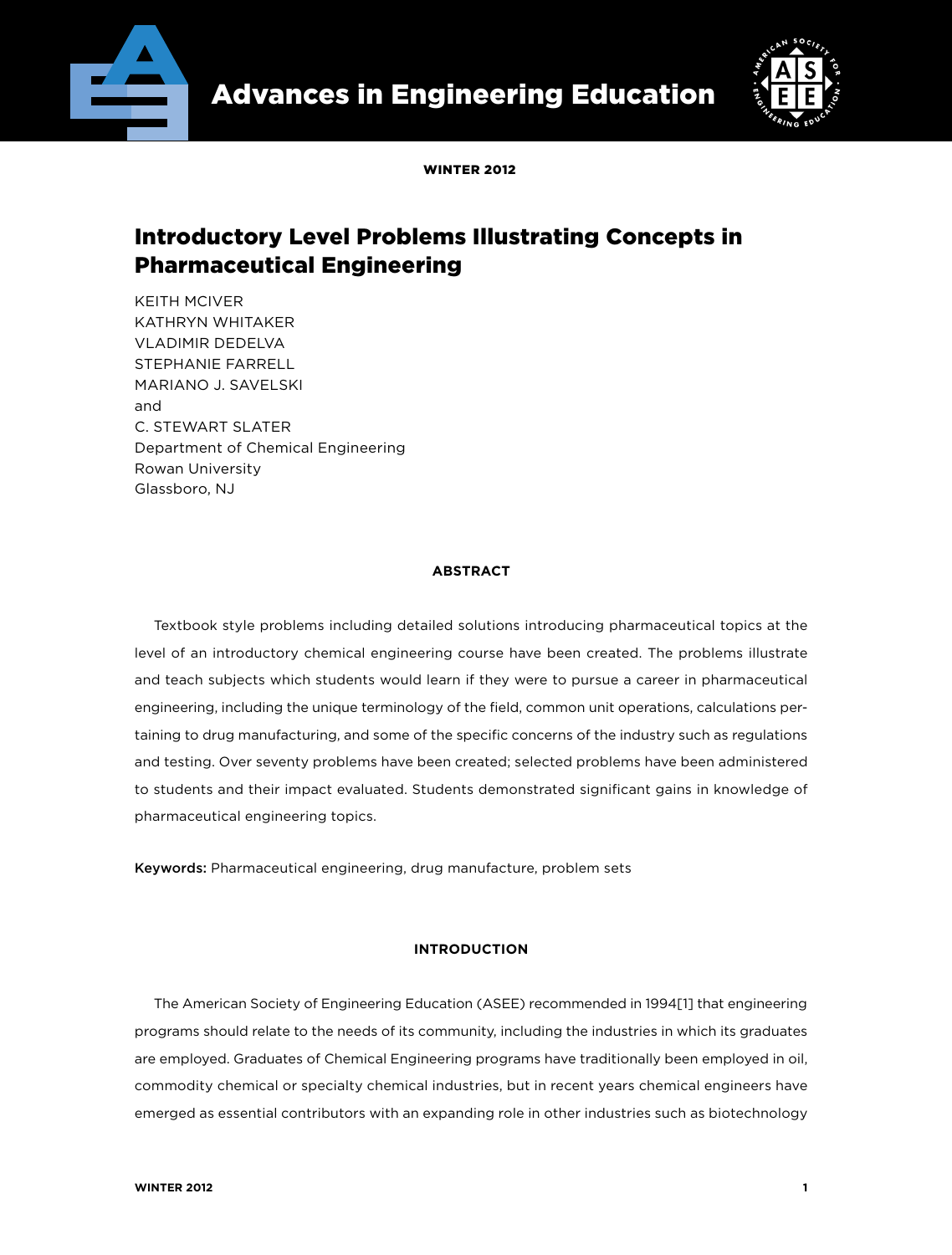and pharmaceuticals [2], [3]. A 2005 survey for Chemical Engineering Progress [4] showed the pharmaceutical industry as one of the top five employers of chemical engineers. In the United States, the pharmaceutical industry employs one eighth of all chemical engineers, second only to the chemical process industry [4]. The pharmaceutical industry has traditionally focused heavily on research and development, but with fewer marketable drugs being discovered, there has been a shift to the optimization of existing production processes [5]. The role of chemical engineering in pharmaceutical production has therefore expanded requiring the inclusion of pharmaceutical engineering concepts in chemical engineering courses [3]. Attempts to add pharmaceutical engineering to the chemical engineering curriculum have commonly been made in the form of new upper-level and graduate courses specific to the pharmaceutical industry, such as pharmaceutical process development [6], or by teaching lessons specifically related to pharmaceutical topics. Graduate-level educational materials (lecture-based slides sets) have been published on the pharmaHUB website [6] and are related to unit operations used in pharmaceutical processes, solid-liquid separation techniques, nanopharmaceutical materials, or liquid-liquid and liquid-solid mixing equipment. These materials serve as lectures on specific segments of the pharmaceutical industry within an upper-level or graduate chemical engineering course.

Therefore, it is educationally useful and desirable to expose chemical engineering students to the field in early foundation courses such as their introductory material and energy balance course. Creating a pharmaceutically-oriented problem set that covers all of the topics in an introductory material and energy balance course allows for an integrated approach to exposing students to the pharmaceutical industry. Students will become familiar with pharmaceutical unit operations and terminology over the course of a semester instead of a short glimpse of it in one single lesson. This approach requires no additional curriculum modifications such as new courses, and problem sets can be readily integrated allowing for easy implementation by faculty.

Generally, material and energy balance courses introduce the engineering thought processes, teach units and their conversions, measurement of process values, use of mass balance equations, liquid and gas phases and their interactions, energy balance equations, basic thermodynamics, and stoichiometry. The subject matter in these introductory courses allows for the incorporation of problems related to pharmaceutical concepts because the areas of focus in the course can be found in many aspects of the pharmaceutical industry.

The pharmaceutical industry uses unique aspects of chemical engineering principles which are not always the primary focus of introductory courses. For example, mixing phases of gases, liquids, and solids to study the properties of homogeneous solutions is a common topic in introductory courses. However, using a pharmaceutical perspective allows for studying mixing of solid-solid mixtures and solid-liquid mixtures which can be found in final drug formulations and at different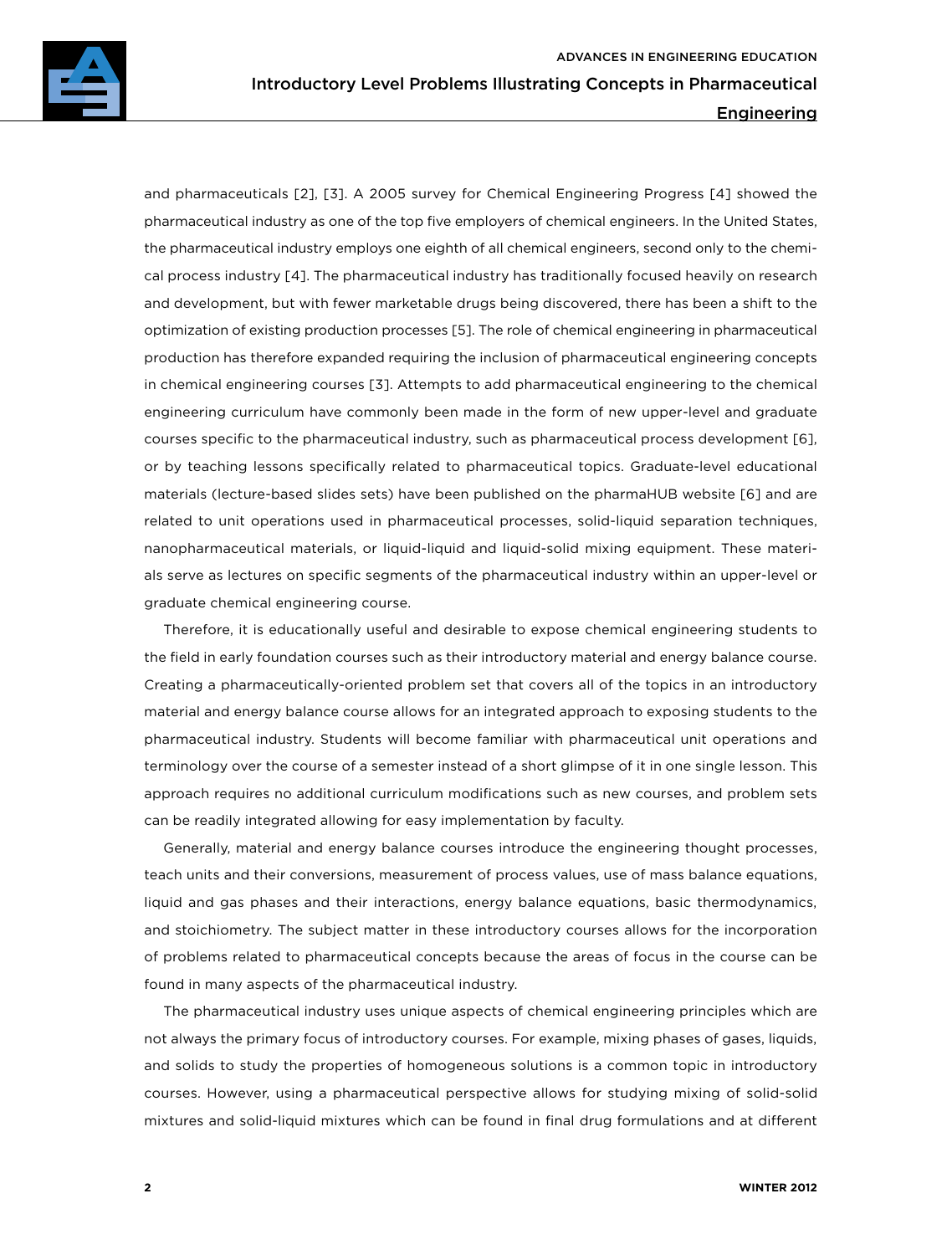

stages of a pharmaceutical production process. For this topic, studying two-phase heterogeneous mixtures lends itself well to the pharmaceutical industry.

Many introductory courses use common unit operations such as distillation to teach the principles of mass and energy balances. By writing material and energy balance problems related to unit operations, students are given the opportunity to practice chemical engineering principles while learning about the equipment used in the industry. The pharmaceutical industry has unit operations specific to the industry, such as mixers, blenders, dryers, tablet presses, and milling machines. Mass and energy balance problems have been developed pertaining to these specific unit operations to give students the practice performing mass and energy balances and learn about pharmaceutical process equipment.

Introductory courses also tend to have a heavy focus on steady state continuous flow processes common to the chemical and petrochemical industries. However, the pharmaceutical industry is heavily batch-based; therefore examples of batch calculations are important in pharmaceutical processes and have been incorporated into our educational materials.

Finally, as with all fields, pharmacy and pharmaceutical engineering have unique jargon which must be mastered before any more advanced material can be understood. The most obvious example of this is in the names and classification of the raw materials used, such as "active pharmaceutical ingredient (API)" (the active ingredient) and "excipient" (inactive ingredient) and drug delivery method (parenteral, oral, etc.). These terms have been incorporated in many problems developed. The unique pharmaceutical term appears in bold-faced font in the problem statement and is followed by a definition.

Rowan University is an Outreach Partner for the National Science Foundation's (NSF) Engineering Research Center (ERC) for Structured Organic Particulate Systems (ERC-SOPS), which is led by Rutgers University. While the Center conducts research related to pharmaceutical technology, Rowan University's role is to produce educational materials related to the pharmaceutical industry. Rowan University's initial goal was to create problems related to the pharmaceutical industry which could supplement K-12 and engineering courses [7], and we have focused our current activities on introductory chemical engineering courses. The problem sets described in this paper can be used as in-class examples and cooperative learning exercises or as homework assignments.

This paper presents some of the problems resulting from the work being completed at Rowan University. The formatting, layout, style, and focus of the problems are based on those used in Felder and Rousseau's *Elementary Principles of Chemical Processes* [8], a widely-used textbook for these types of courses. Because of the common focus of introductory chemical engineering courses, those using a different textbook will not encounter any obstacles using these problems.

Table 1 displays the pharmaceutical topics that are explored in the problems, and how each topic is integrated into a particular chapter of Felder and Rousseau's book. The more universally applicable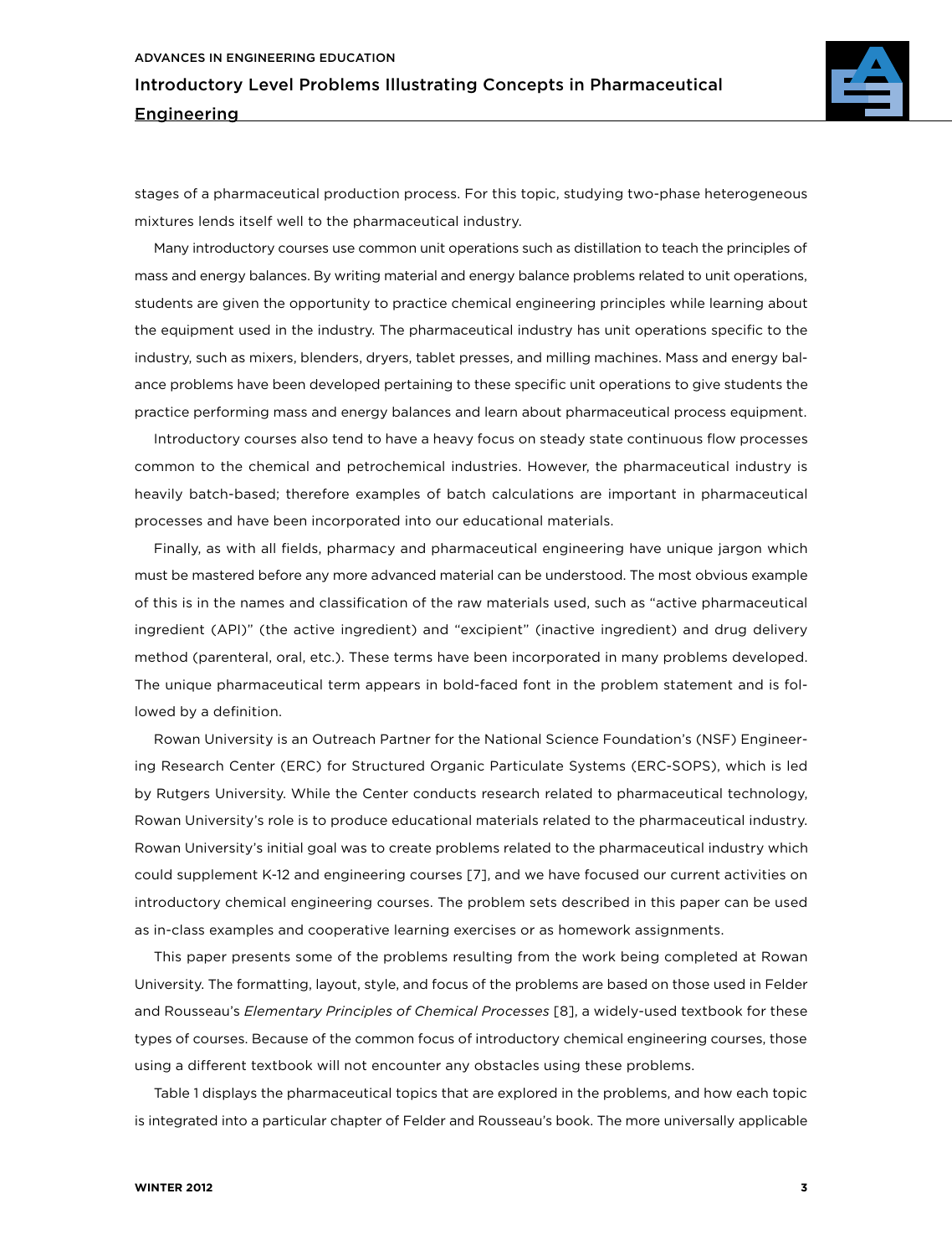

## **Engineering**

| <b>Pharmaceutical Engineering</b><br>Topic [9]                                                                                       | <b>Course Subject (Follows Felder Number of Problems Created</b><br>and Rousseau [8])   | for Each Chapter |
|--------------------------------------------------------------------------------------------------------------------------------------|-----------------------------------------------------------------------------------------|------------------|
| Existence of pharmaceutical engineering as a<br>specialization of chemical engineering.                                              | Chapter 1: What Some Chemical Engineers Do<br>for a Living                              | $\mathbf{1}$     |
| Unit conversions related to drug formulations and<br>dosage forms/delivery systems *                                                 | Chapter 2: Introduction to Engineering<br>Calculations                                  | 12               |
| Units specific to the pharmaceutical field (e.g.<br>toxicology units, apothecary system)                                             |                                                                                         |                  |
| Physician prescription nomenclature                                                                                                  |                                                                                         |                  |
| Pharmaceutical terminology (e.g. API, excipient, binder,<br>filler, lubricant, glidant)*                                             |                                                                                         |                  |
| Government regulations related to pharmaceutical<br>development and manufacture                                                      |                                                                                         |                  |
| Drug development timeline (discovery, clinical testing,<br>scale-up, manufacture)                                                    |                                                                                         |                  |
| Batch formulation calculations based on desired drug<br>dose or production amount and raw materials                                  | Chapter 3: Process and Process Variables                                                | 18               |
| Estimating parameters in drug delivery systems (dosage,<br>human surface area for transdermal delivery, etc.)                        |                                                                                         |                  |
| Balances around continuous and batch pharmaceutical<br>processes (mills, grinders, granulators, pill presses,<br>kneaders, V-mixers) | Chapter 4: Fundamentals of Material Balances                                            | 17               |
| Production of pharmaceutical process flowsheets from<br>process descriptions and incorporating unique unit<br>operations             |                                                                                         |                  |
| Analysis of metered dose inhalers (MDIs)                                                                                             | Chapter 5: Single Phase Systems                                                         | $\overline{2}$   |
| Calculating liquid and solid dose drug formulation<br>mixture densities                                                              |                                                                                         |                  |
| Use of Cox charts to estimate solvent evaporation                                                                                    | Chapter 6: Multiphase Systems                                                           | 5                |
| Reading triangle phase diagrams to determine state of<br>liquid-liquid mixture in a manufacturing or purification<br>process         |                                                                                         |                  |
| Consideration of lowering vapor pressure caused by<br>colligative properties in a liquid drug                                        |                                                                                         |                  |
| Heat/energy duties in pharmaceutical processes                                                                                       | Chapter 7: Energy and Energy Balances                                                   | $\overline{3}$   |
| Use of steam for heating and sterilization                                                                                           |                                                                                         |                  |
| Use of Bernoulli's equation to determine necessary fluid<br>velocities for suspension or homogenization                              |                                                                                         |                  |
| Calculation of heat of solution of a mixture used to<br>provide cooling (e.g. cold packs)                                            | Chapter 8: Balances on Nonreactive Processes                                            | 10               |
| Use of mixture enthalpy chart in product manufacture                                                                                 |                                                                                         |                  |
| Dissolution and precipitation in drug delivery                                                                                       |                                                                                         |                  |
| Energy released and required in formation<br>and degradation of pharmaceutical substances                                            | Chapter 9: Balances on Reactive Processes                                               | $\overline{3}$   |
| Calculation of batch reaction time                                                                                                   | Chapter 11: Balances on Transient Processes                                             | $\overline{4}$   |
| Rate of release from a controlled drug delivery system                                                                               |                                                                                         |                  |
| Pharmacokinetic modeling                                                                                                             |                                                                                         |                  |
| *Indicates a topic incorporated into every problem.                                                                                  |                                                                                         |                  |
|                                                                                                                                      | Table 1: Topics in Pharmaceutical Engineering and their Integration into a Material and |                  |
| <b>Energy Balance Course.</b>                                                                                                        |                                                                                         |                  |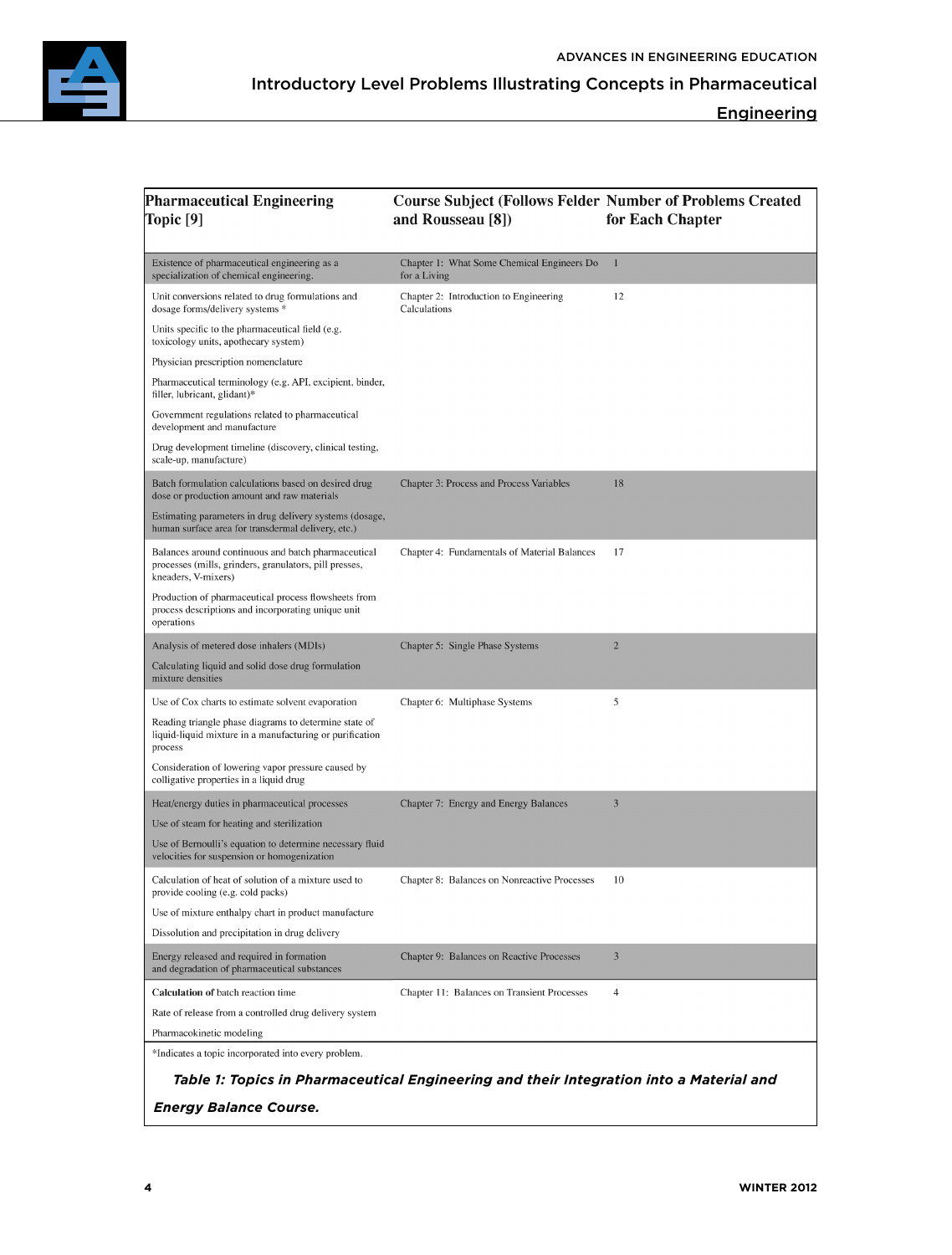

topics of importance to the industry, such as regulation, safety, health, and environmental concerns, are not tied to a specific topic or chapter in a book and may be incorporated into any problem in any chapter. Additionally, concepts underlying pharmaceutical engineering such as units, conversions and terminology are incorporated or referenced in every problem.

#### **PROBLEM DEVELOPMENT**

Instead of trying to find room in the undergraduate curriculum for a separate introductory course specifically related to pharmaceutical engineering, the goal is to integrate pharmaceutical concepts into the existing framework of a material and energy balance course. Integrating in-class and homework problems is a time-efficient way to incorporate pharmaceutical topics while simultaneously covering essential course objectives. This concept has been used successfully at Rowan University and other schools for integrating green engineering and sustainability into existing chemical engineering courses [10], [11]. Since each problem is identified with a particular chapter and section in Felder and Rousseau it is easy for the professor to select problems appropriate for parts of an existing course. The problems can be used as in-class examples, cooperative learning exercises, or homework problems at the professor's discretion.

To expose chemical engineering students to topics associated with the pharmaceutical industry early in the curriculum, problems were written to include and explain terminology, processes, and issues unique to the pharmaceutical field. Students are shown practical industrial and research applications of the pharmaceutical field while learning the basic principles of chemical engineering. They are also informed of the existence of the specialization of pharmaceutical chemical engineering as a possible career path. Many of the problem statements are written using second-person narrative to encourage the students to envision themselves being involved in the process.

The problems are meant to model realistic situations and use quantities and conditions that may be encountered in an industrial process. Published literature, such as patents, textbooks (Martin [12], Ansel [13]), handbooks (Niazi [14], [15]) and reference works on the subjects of pharmaceutical design, manufacturing and engineering were studied to ensure the processes and operating conditions described in the problems were realistic representations of the pharmaceutical industry.

The problem statements are used to introduce pharmaceutical processes, topics, and equipment. They are written using terminology unique to the pharmaceutical industry with explanations of the phrases which may be new to the students. In the problem statements, new terminology is easily identified using bold font. The problem statements also usually contain interesting facts and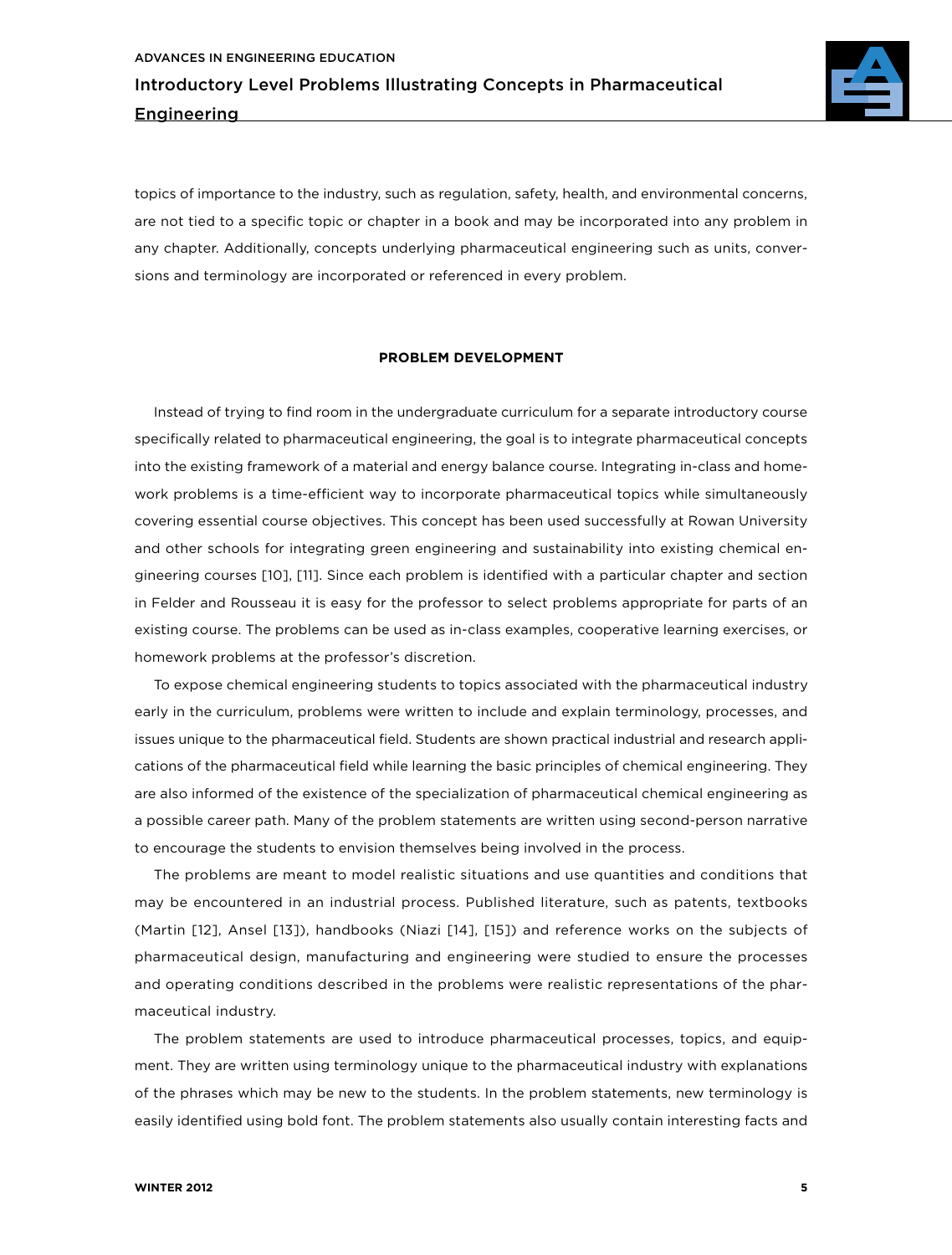

comparisons to catch the students' interest, such as amounts produced per year, side effects of certain drugs, or historic background of the problem subject.

The solutions focus on the chemical engineering principles that need to be taught in a material and energy balance course. Some of the problem solutions also emphasize the pharmaceutical industry by asking the students to research safety guidelines specific to the pharmaceutical industry; this gives the students the opportunity to conduct research outside of the given textbook. Other solutions require the students to research information needed to solve the problems, such as the average weight of an adult male or the average size of an organ. The objective of having students perform this research is to familiarize the students with the pharmaceutical literature. It forces the students to discern which are credible sources and extract the needed information from them. At the end of some of the problems, students are often asked to give suggestions on how to change, fix, or improve a pharmaceutical process. This simulates the thinking and brainstorming that they will have to do in the field if they do follow a career in the pharmaceutical industry.

Several programs have developed material for integration of diverse science, mathematics and engineering topics into a current curriculum. At San Jose State University, the BioEMB project performs work similar to ERC SOPS by creating problems that facilitate the application of engineering principles to biological problems [16], [17]. Compilations of student problems have been developed for thermodynamics and related subjects [18], [19] and green engineering [20]. ConcepTests provides clicker-based questions and video ScreenCasts for a variety of chemical engineering core courses [21]. The SCALE-UP project has developed classroom and curricular materials in physics, chemistry and biology designed to establish a collaborative, hands-on learning environment for large-enrollment classes. These materials have been used in engineering and science courses to improve student understanding of subjects [22].

#### **EXAMPLE PROBLEMS**

To date, over seventy problems and solutions have been developed. The goal is to create problems with a pharmaceutical basis to cover all subjects taught in an introductory course. The problems are publicly distributed on the pharmaHUB website [6] for professors to use in their courses. Feedback from these professors and their students will be used to make adjustments and issue improved versions.

## **Problem Statement: DEG Poisoning Problem (Chapter 2;Units and Professional Responsibility)**

In 1937, a veterinary pharmaceutical company in Tennessee decided to produce an oral **liquid dose form** of a popular (human) drug that to date had only been administered as an injection or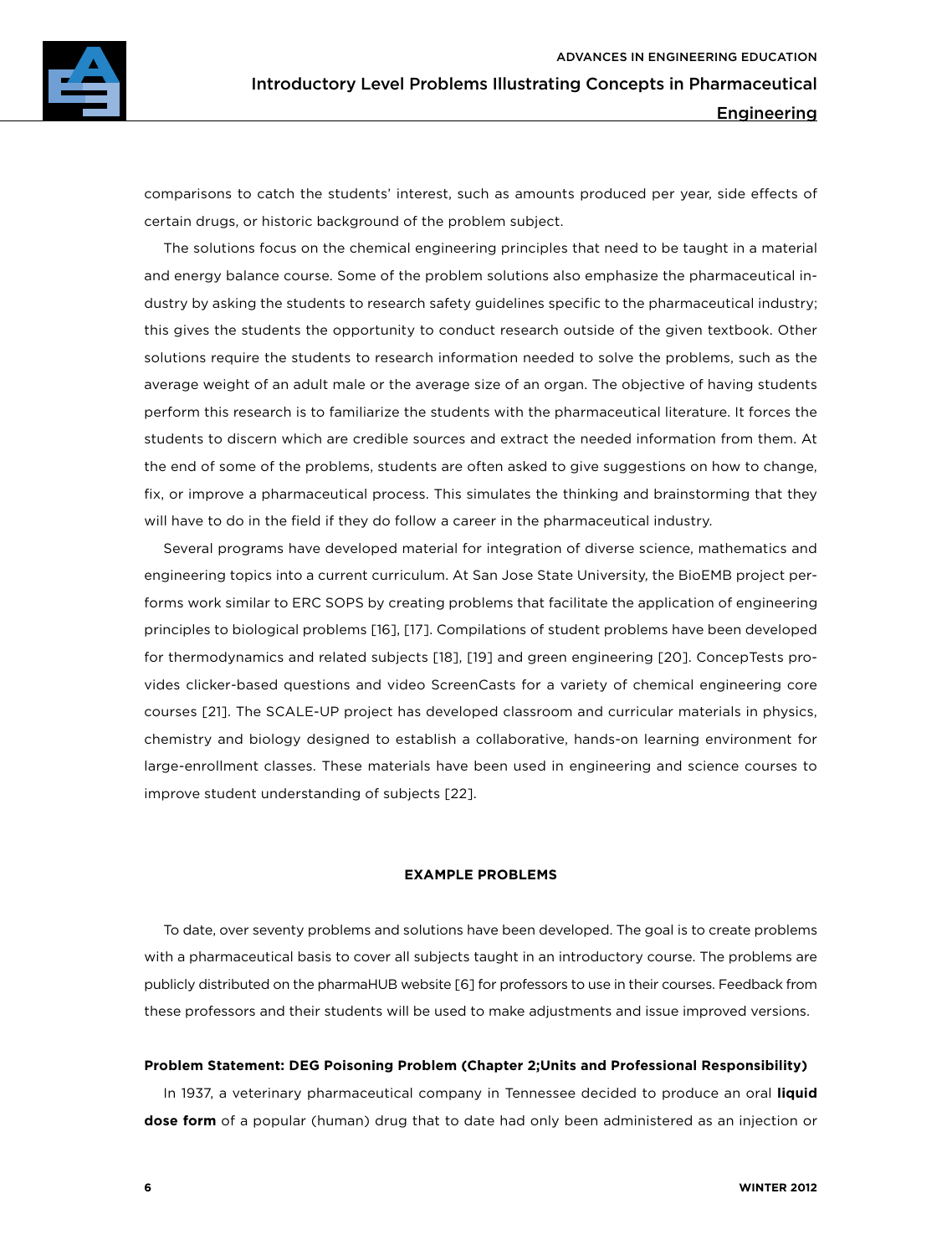

pill. Knowing the existence of a large market of people who preferred liquid doses, the head of the company had his **research and development** scientists find a way to fill this market segment. The **active pharmaceutical ingredient** (API) of his proposed medicine, sulfanilamide, was widely accepted. However, a liquid dose form of the API had not been made because it is highly insoluble in water or any other common pharmaceutical **dilutant**.

The chief researcher at the firm wanted to address this problem. After some laboratory research, he found that the substance dissolved satisfactorily in diethylene glycol (*DEG*). Unfortunately, no testing was performed and some batches (240 gallons in total) were made and sold. After a chase by nearly the entire FDA staff, most of the distribution was collected on a legal technicality and about 100 people had died of taking it.

- (a) The dosage instructions for the preparation were "…2 to 3 teaspoonsful [sic] in water every four hours…". Assume each teaspoon was pure DEG and calculate the mass of diethylene glycol a patient would have ingested in a day.
- (b) The probable oral **lethal dose** of diethylene glycol is 0.5 g/kg weight. Determine the human weight for which this dose would be fatal.
- (c) Explain why this would be dangerous even if the patient was well above this weight.
- (d) If the total distribution had been consumed according to the quoted dosage guidelines, how many people would have been poisoned?
- (e) Develop a chronological list showing the error(s), the corrections to them that were not applied, and how the corrections would have prevented this.

*Commentary:* Safety violations in engineering risk personal injury, equipment wreckage and public health or environmental damage. Because of the end use of the final product, pharmaceutical safety violations that alter the final product affect all consumers of the product and can even be fatal. This problem introduces topics in pharmaceutical engineering safety, such as toxicology and solvent evaluation. Numerous existing problems in textbooks describe other disasters or imaginary situations of safety violations; this problem expands those concepts to the pharmaceutical industry. It also illustrates the need for basic testing for toxic effects and a reason for regulation by the government. The problem also introduces some terminology, calculations, and involves some less common unit conversions. However its primary intent is to educate the student about a concern unique to the pharmaceutical industry. This problem is based on the Elixir Sulfanilamide disaster [23], which the FDA considers seminal in its history [24].

## **Problem Statement: General Batch Calculations (Chapter 3; Mass and Mole Fractions)**

In pharmaceutical production, medicine is composed of **active pharmaceutical ingredients** (APIs) and inert materials called **excipients**.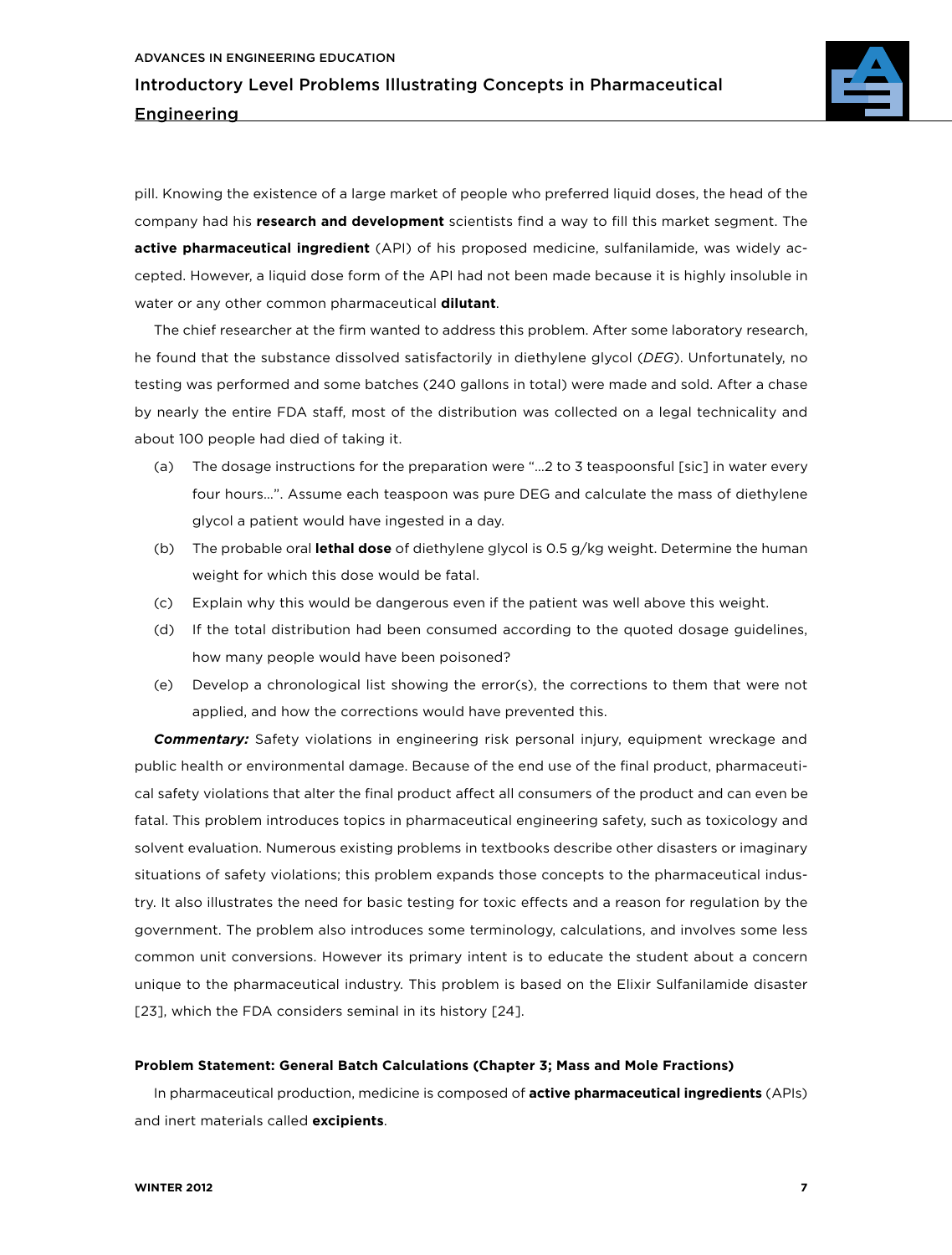

- (a) What are the mass fractions of API and excipients in a batch produced from 829 moles of acetaminophen (M = 151) and 62.1 kg excipients?
- (b) Excipients are principally **fillers** and **binders**. The former are bulk forming materials while the latter act as a kind of 'glue' to retain the form of the pill. If the ratio of filler to binder is 2:1, what is the percent by mass of binder in the tablets?
- (c) How many 750 mg tablets will this batch make?
- (d) If these are to be taken twice a day for 10 days, how many prescriptions will this fill?

*Commentary:* In this problem, the use of basic chemistry and chemical engineering measurements is applied to pharmaceutical production. At the same time, new terminology (APIs, excipients, fillers and binders) is introduced and explained for the students. A common generic pain killing API, acetaminophen, is mentioned. The problem is deliberately sparse to focus on the new definitions and the simplicity of the calculations to be performed.

## **Problem Statement: Metoclopramide Tablet Production Process (Chapter 4; Mass Balances)**

Metoclopramide is an **active pharmaceutical ingredient (API)** in medicines used to treat acid indigestion [25]. Making the formulation that is compressed into metoclopramide tablets is a multistep process [14], which is shown in Figure 1. For a process designed to produce a batch of 1000 tablets, the required quantities of metoclopramide (**API**) in Stream 1, preglatinized starch (**binder** to hold particles together after tablet compression) in Stream 2, and lactose (**binder**) in Stream 3 are mixed with 15 mL of water. The resulting mixture contains 11.38% water by mass and is sent to a tray dryer where the moisture content is reduced to 5.2%. The dried mixture is sent to a blender where it is combined with 1 g of silicon dioxide (**glidant** to increase the fluidity of the powder before compression) from Stream 11, 0.76 g of magnesium stearate (**lubricant** to prevent the tablet from sticking to the tablet press) from Stream 12, and dried maize starch (**binder**) from Stream 10. The dried starch is produced by removing 0.128 g of water from wet starch, reducing the mass of the wet starch by 1.8%. The final product (Stream 13) contains 10.54 g of the API, and each tablet contains 101.24 mg lactose.

- (a) Calculate the mass (g) of pregelatinized starch added to the mixer.
- (b) Calculate the mass (g) of water removed from the tray dryer.
- (c) Calculate the total mass (g) of thefinal product.

*Commentary:* Rather than simply giving the students a diagram with the information needed to solve a material balance, this problem was developed around the production of metoclopramide tablets. The problem statement provides a description of the composition of an individual tablet and an overview of the tablet production process, which is a multistep batch process for these tablets. Additionally, the problem statement introduced pharmaceutical terminology associated with the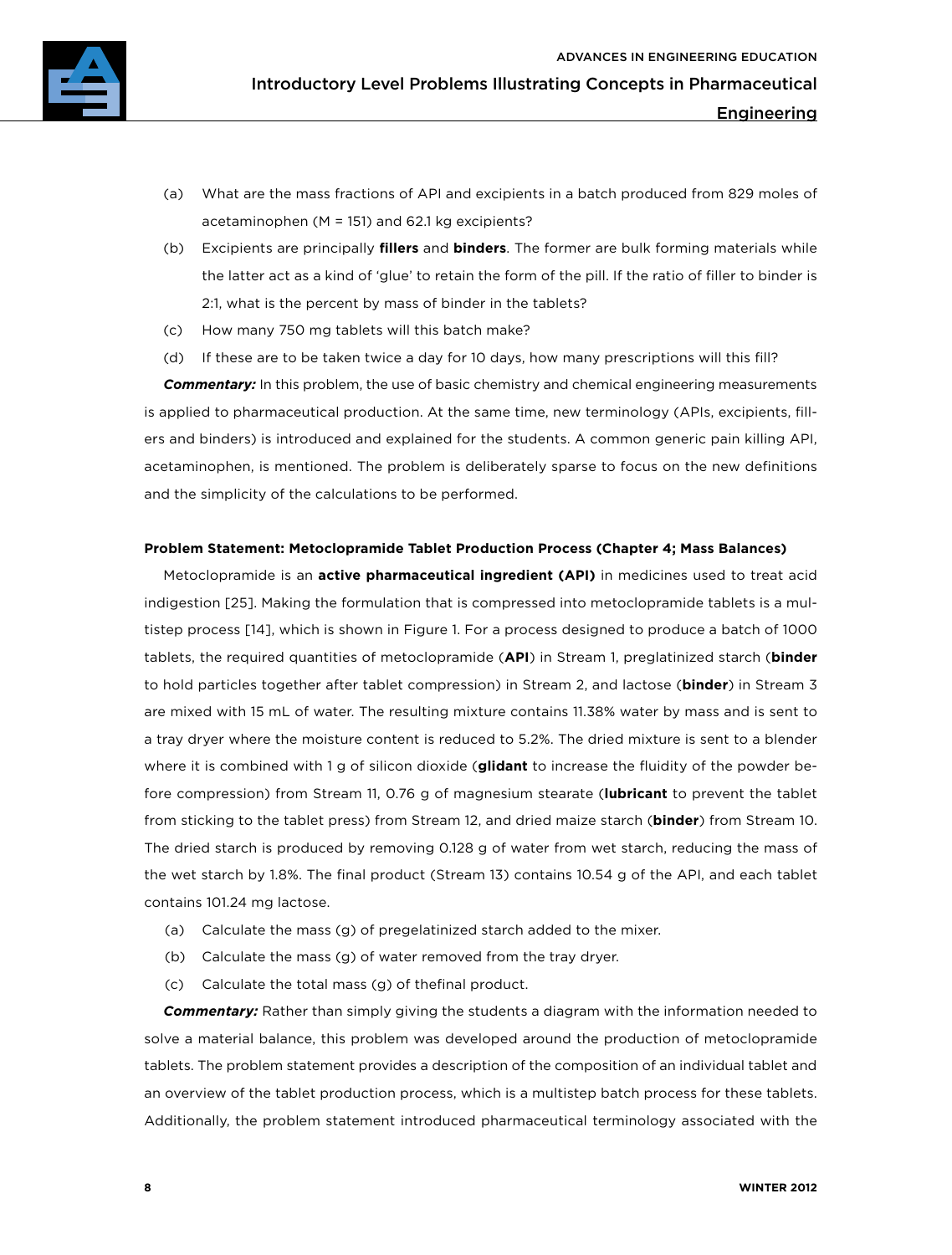## **Engineering**



types of ingredients, called excipients, used in tablets, such as binders, glidants, and lubricants. The solution to the problem requires the students to perform multiple material balances to calculate the desired quantities. The production process is simple and consists of a series of steps for addition of the ingredients. Each step illustrates pharmaceutical manufacturing unit operations for powder processing: solids blenders and tray dryers. However, the mixture must be dried to a specified moisture content at a certain stage in the process. This adds an extra level of complexity for the students while they are solving the problem. The students must use their knowledge of moisture content to complete the calculations successfully. This example of an industrial process demonstrates that the mixture of tablet ingredients must be combined under very specific conditions. The problem would be used in a course during the first introduction of material balances.

## **Problem Statement: Mouthwash Formulation (Chapter 5; Density of Homogeneous Solutions)**

Table 2 lists a possible formulation [15] for an over-the-counter (OTC) mouthwash. The  $\alpha$ -bisabolol is an antibacterial agent [26], cremophor RH 40 is a **solubilizer** [27], glycerol and saccharin salts are used as sweeteners [28], and the ethanol is the **bulk liquid**. To form the product, a mixture of items 1–3 are heated to approximately 60 °C and then added to a mixture of items 4–6.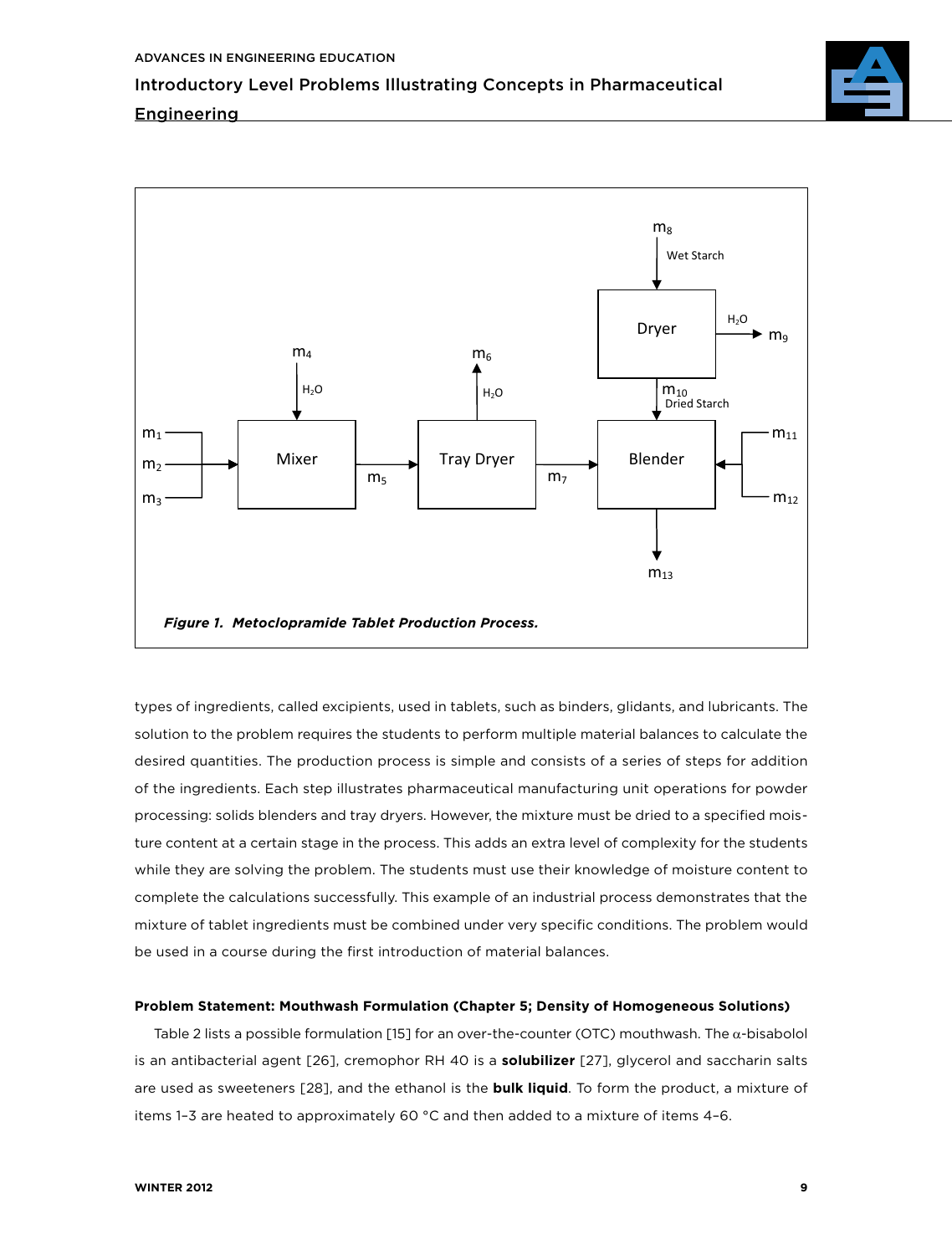

Engineering

| Item# | <b>Material</b>              | Quantity(g/L mouthwash) |
|-------|------------------------------|-------------------------|
|       | $\alpha$ -Bisabolol, racemic | 10                      |
|       | Flavor                       | 100                     |
| 3     | Cremophor RH 40              | 60                      |
| 4     | Glycerol                     | 10                      |
|       | Saccharin Sodium             | 2                       |
| 6     | Ethanol $(96\%)$             | 818                     |

- (a) Assuming additive volume, calculate the density of the solution of glycerol and ethanol before the saccharin sodium is added.
- (b) Calculate the density of the same solution by taking the average of the pure component densities.

*Commentary:* This problem introduces pharmaceutical terminology describing components of a liquid formulation and shows students an actual product formulation list. The students can see that the formulation is given in concentrations which can be scaled to a desired batch size. The problem statement intentionally includes more information than is necessary to answer the question being asked in the problem because the additional description gives a larger view of the production process. However, the solution only requires estimating the density of the single phase mixture of multiple components at a specific stage of the process. The problem could be used in an introductory course to practice estimating the density of mixtures and discussing how properties of mixtures are different than the individual components.

## **Problem Statement: Effervescence Problem (Chapter 5; Ideal Gas Law)**

Alka-Seltzer® is an over-the-counter (OTC) medicine used to treat acid indigestion, sour stomach, and heartburn with headache, body aches and pain. The **active pharmaceutical ingredients (API)** in each Alka-Seltzer® tablet are aspirin (325 mg), citric acid (1916 mg), and sodium bicarbonate (1000 mg) [29]. For a single dose, two Alka-Seltzer® tablets are dissolved in 4 ounces of water. When placed in water, the following reaction occurs:

## $C_6H_8O_7(aq) + 3NahCO_3(aq) \rightarrow 3H_2O$  (1) +  $3H_2O$  (g) +  $Na_3C_6H_5O_7(aq)$

Citric acid Sodium bicarbonate (baking soda)

Sodium citrate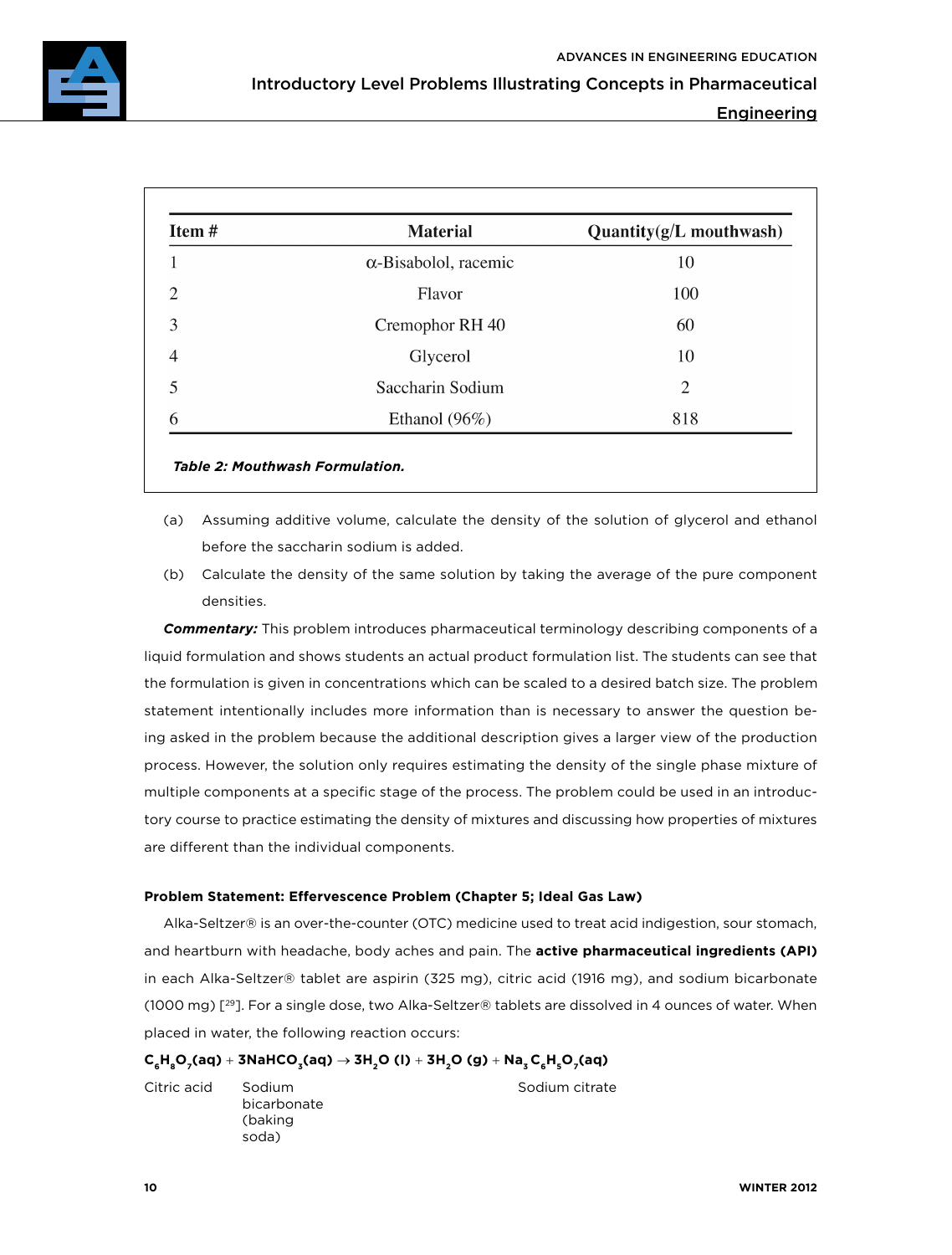

- (a) What volume of CO<sub>2</sub>gas would be produced by a normal dose of Alka-Seltzer® dissolved in 4 ounces of water at 25˚C and 1 atm? Assume the reaction goes to completion.
- (b) You wake up feeling miserable before your chemical engineering final, but you know you can't miss it. You grab some Alka-Seltzer® and an 11oz bottle of water. You drink just enough water to leave exactly 4 fl oz left in the bottle (you've had lots of practice with this). Then you drop in the two tablets, cram the lid onto the bottle, and rush out the door. Assume the temperature remains constant at 25˚C. Calculate the pressure inside the bottle. Neglect the volume of the tablets.
- (c) Determine the reasonability of assuming ideal gas behavior in parts (a) and (b).

**Commentary:** This problem deals with the end use of a particular product rather than a production or process calculation. A common pharmaceutical product demonstrates an application of the ideal gas law equation of state. The solution focuses on the basic chemical engineering principles being reinforced by this problem. However, the problem statement is used to introduce pharmaceutical terminology, such as active pharmaceutical ingredient. It also draws attention to the chemistry taking place during the use of a common household product. The problem could be used in a course when students are learning about the ideal gas law and other equations of state. It also provides an opportunity for the professor to discuss when the ideal gas law will result in a reasonable estimation of a system's conditions.

## **Problem Statement: Acetone Evaporation (Chapter 6; Vapor Pressure)**

Acetone is a common solvent in pharmaceutical synthesis operations (crystallizations, filtrations, etc.) and in vessel cleaning. As you may remember from your organic chemistry lab, a little spill of acetone on a paper towel or desk tends to evaporate very quickly.

- (a) Use the Cox chart to estimate the vapor pressure of acetone in your organic laboratory.
- (b) Determine the level of acetone in the air immediately above the surface of the acetone in the beaker.
- (c) Safety requires that the air in a location holding chemicals is completely refreshed within a certain time, or (equivalently) that the air be changed so often within a set time. The latter, defined as the **air change rate**, is the commonly used unit of measure. Assume your laboratory uses the conventional [30]5 *air changes per hour* (ACH) and determine the amount of time required for your acetone to completely evaporate from the beaker.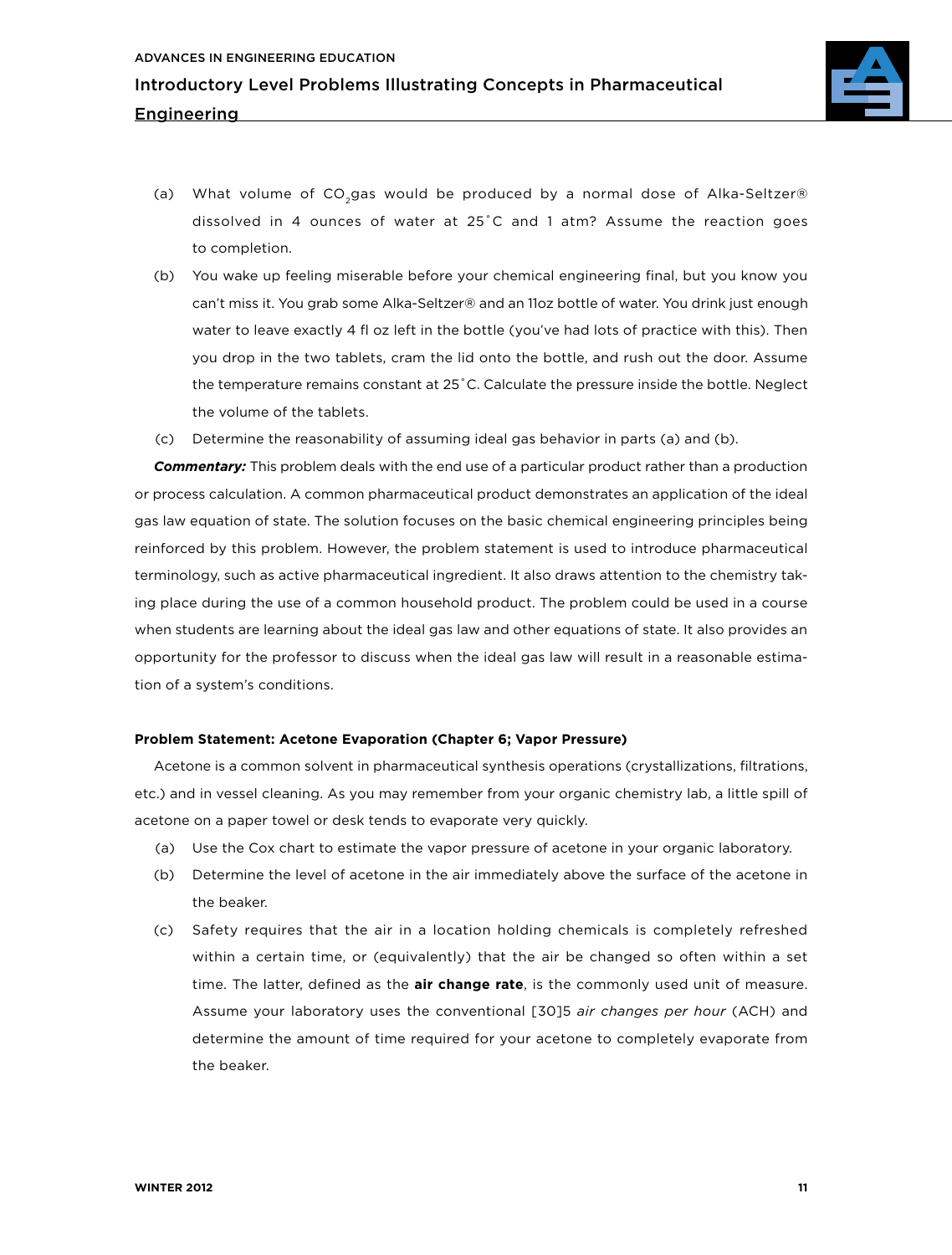- (d) Some other common solvents used for various purposes in pharmaceutical manufacturing are methanol, ethanol, hexane and toluene. Find the vapor pressures of these compounds at room temperature and explain their desirability. Show all the considerations you used in making the list.
- (e) Briefly speculate on
	- (i) Why pharmaceutical operations (and many others as well) are usually cooled well below the normal room temperature of 72 °F.
	- (ii) The physical significance of the slopes of the lines on the Cox chart.

*Commentary:* This problem shows a practical engineering application of the Cox chart, as well as Raoult's Law, making necessary assumptions and some simple mass equations. It utilizes the student's laboratory experiences with acetone to make a connection to the pharmaceutical industry. After analyzing the basic physical properties of acetone, the students must consider what solvent properties are most significant when selecting a solvent for a pharmaceutical process. They must consider the industrial environment in which solvents are used and how it could potentially affect the production process, the final product, or the consumer. The students must think about the physical properties of a solvent and the safety issues associated with choosing any compound to be used in a pharmaceutical process.

## **Problem Statement: Shirasu Porous Glass Membrane (Chapter 7; Bernoulli)**

The Shirasu Porous Glass membrane system, shown in Figure 2, is used to create an emulsion of immiscible compounds. An **emulsion** is a suspension of small globules of one liquid phase immiscible in a second liquid phase. In this case, the mixture consists of monomers, diluents, oil soluble initiators, and water insoluble reagents. The emulsification takes place in a membrane through which the liquid is forced under constant pressure. The mixture is stored in the dispersion storage tank, where it is pumped by a nitrogen gas at  $1.2 \times 10^4$  Pa to the membrane. After passing through the membrane the emulsion is sent to an emulsion storage tank from which it may be recirculated by a pump. Mixture density is 1261 kg/ $m<sup>3</sup>$  and pipe diameter 10 mm.

- (a) Use a truncated version of the Bernoulli equation to find the velocity of the liquid leaving the first tank.
- (b) With no recirculation, how long would it take for 100 L to accumulate in the tank?

*Commentary:* Students are introduced to an emulsification method for production of microspheres usable in drug delivery [31]. This particular method uses pressure to force the immiscible mixture through a membrane where the mixture will be emulsified. The students are asked to find the velocity of the liquid using the Bernoulli equation. The first part of the problem is designed to familiarize the students with the use of the Bernoulli equation, so the calculations were kept simple. The next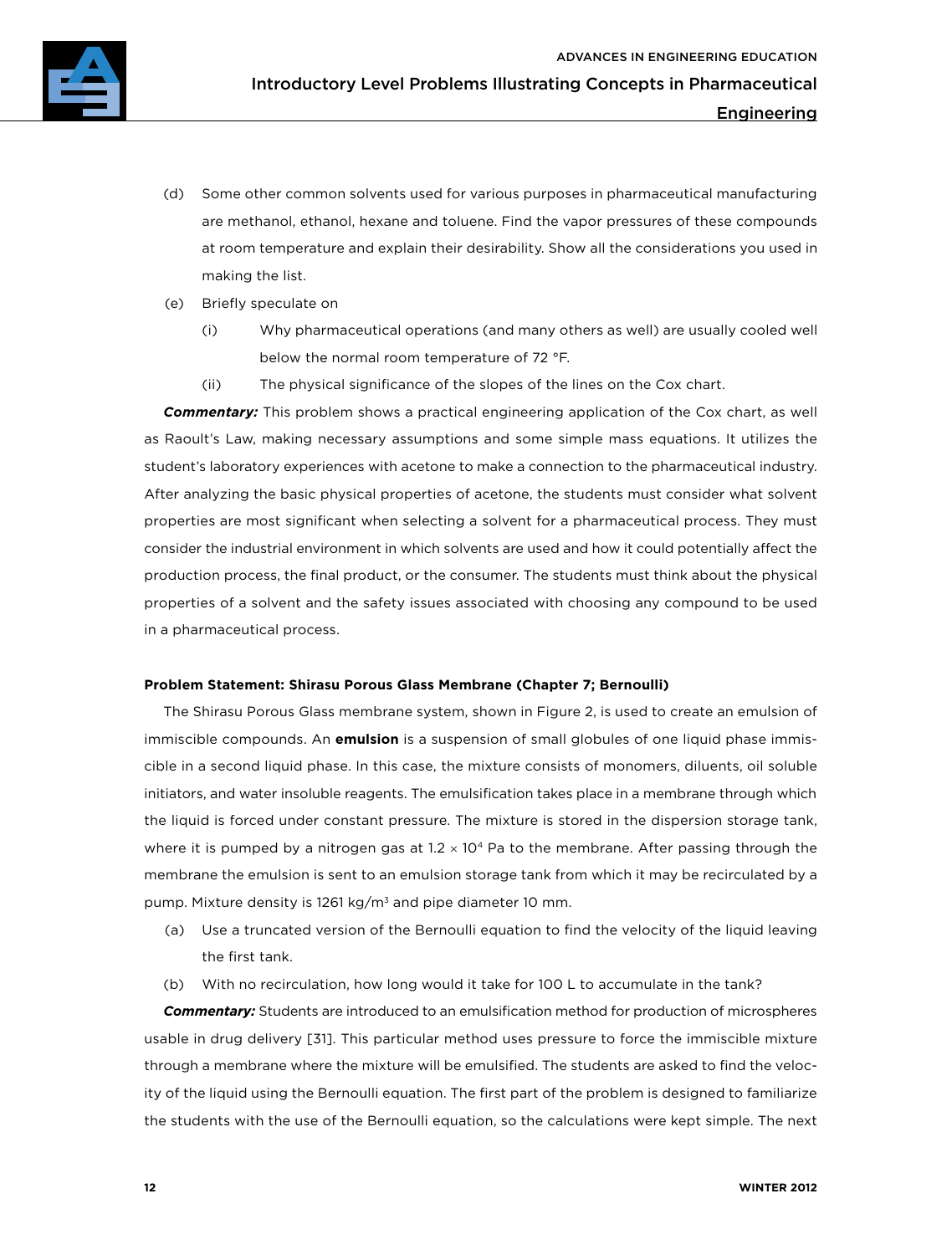

## **Engineering**



part asks them to solve for the time required to reach the 100 liters mark. This next question is more challenging, and the students must show understanding of the relationship between velocity, pipe size, and volumetric flow rate. This problem gives a concise description of a pharmaceutical production process and relates it to some fundamental engineering principles.

## **Problem Statement: Heat of Solution in Instant Cold Packs (Chapter 8; Heat of solution)**

Instant cold packs are used for first aid when ice packs are not available. The cooling is caused by the endothermic dissolution of ammonium nitrate ( $NH<sub>4</sub>NO<sub>3</sub>$ ) in water:

$$
\mathrm{NH}_4\mathrm{NO}_3^{\phantom{1}}\,(s)\rightarrow\mathrm{NH}_4^{\phantom{1}+}\,(aq)+\mathrm{NO}_3^{\phantom{1}-}\,(aq)
$$

The ammonium nitrate is kept separated from the water in a small pouch until the pouch is broken, forcing the ammonium nitrate and water to mix. A cold pack containing 200 mL water and 200 g  $NH<sub>4</sub>NO<sub>3</sub>$  was activated at room temperature (25°C). The cold pack reached a final temperature of -2°C. For NH<sub>4</sub>NO<sub>3</sub> and water, the heat of solution at infinite dilution is −25.69 kJ/mol at 25°C [25].

- (a) Calculate the heat of solution  $\Delta H_{\rm s}$  for the solution with the composition given in the cold pack. (Hint: Use Kopp's Rule to estimate the heat capacity of  $NH_{4}NO_{3}$ .)
- (b) What would be the final temperature of a pack containing 300 mL of water and the same ratio of moles of solvent per mole of solute?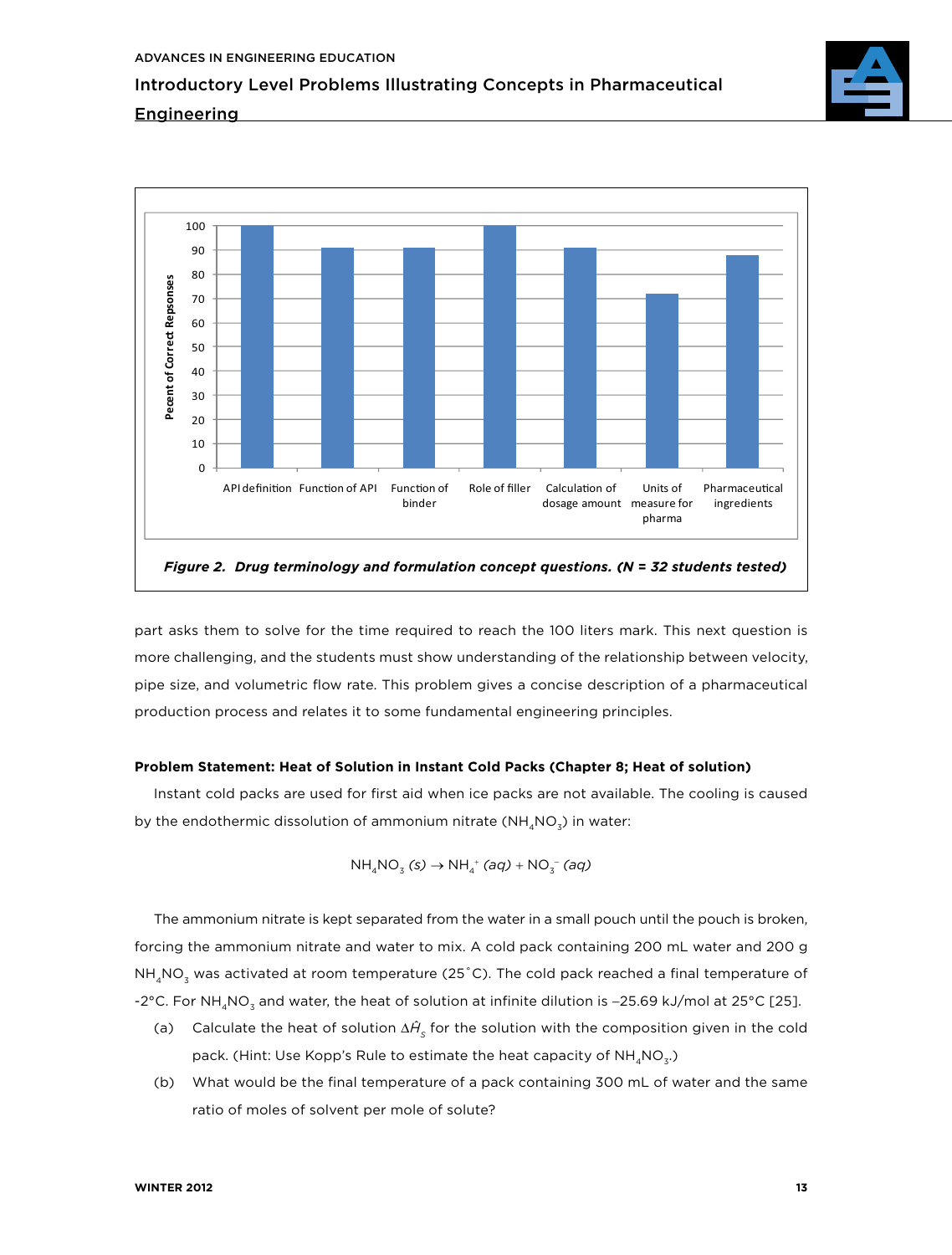

*Commentary:* The focus of this problem is a medical product which operates effectively due to the use of an endothermic chemical reaction. It is an example of how a chemical engineering thermodynamic principle can be applied to a pharmaceutical product. The students must calculate the heat consumed by the system in order to determine the heat of solution. The problem is meant to make students more aware of the chemistry taking place in a commonly used product and recognize its connection to the chemical engineering principles they are learning in class. The problem is meant to be used when teaching students about heats of solution. It also makes the connection between determining whether a process is endothermic or exothermic by using enthalpy calculations.

## **Problem Statement: Production of EDTA (Chapter 9; Heat of Reaction)**

Many metals have highly toxic effects when present in the bloodstream. To remove them, **chelating agents** are supplied (usually by injection) to bind to the metal molecules and **sequester** them. Ethylenediaminetetraacetic acid (universally called **EDTA**) is a commonly used **chelating agent** (or also **chelator**) in medicine, especially in the case of lead poisoning. EDTA is produced in highly pure form by the following three liquid phase reactions:

 $H_2NCH_2CH_2NH_2 + 4 H_2CO + 4HCN \rightarrow EDTN + 4 H_2O$  $EDTN + 4$  **NaOH** + **4 H<sub>2</sub>O**  $\rightarrow$  Na*EDTA* + **4 NH**<sub>z</sub> N**a***EDTA* + 4 **HCI** → *EDTA* + **4 NaCI**

Note that sometimes the sodium salt of EDTA is taken as the final product, omitting the third reaction. EDTN is an initial form that is not commonly used except as a **precursor**.

- (a) Determine the overall standard heat of reaction (*Data*: Standard heat of formation of EDTA is −1759.5 kJ/mol, ethylene diamine is −63.0 kJ/mol [32]).
- (b) If the heat of the first reaction is −1739 kJ/mol, determine the standard heat of formation of EDTN.
- (c) Using -582 kJ/mol as the heat of formation of the EDTA salt, determine the standards heats of the last two reactions
- (d) Check your solutions(*Hint*: Recall Hess's Law)

*Commentary:* This problem statement is written to introduce specialized medical and pharmaceutical terminology, such as chelating agents, sequestration, and precursor. The solution requires lengthy calculations of heats of reaction and heats of formation for the steps of the EDTA synthesis and specified intermediate species and would be used in teaching the principles of heat of reactions.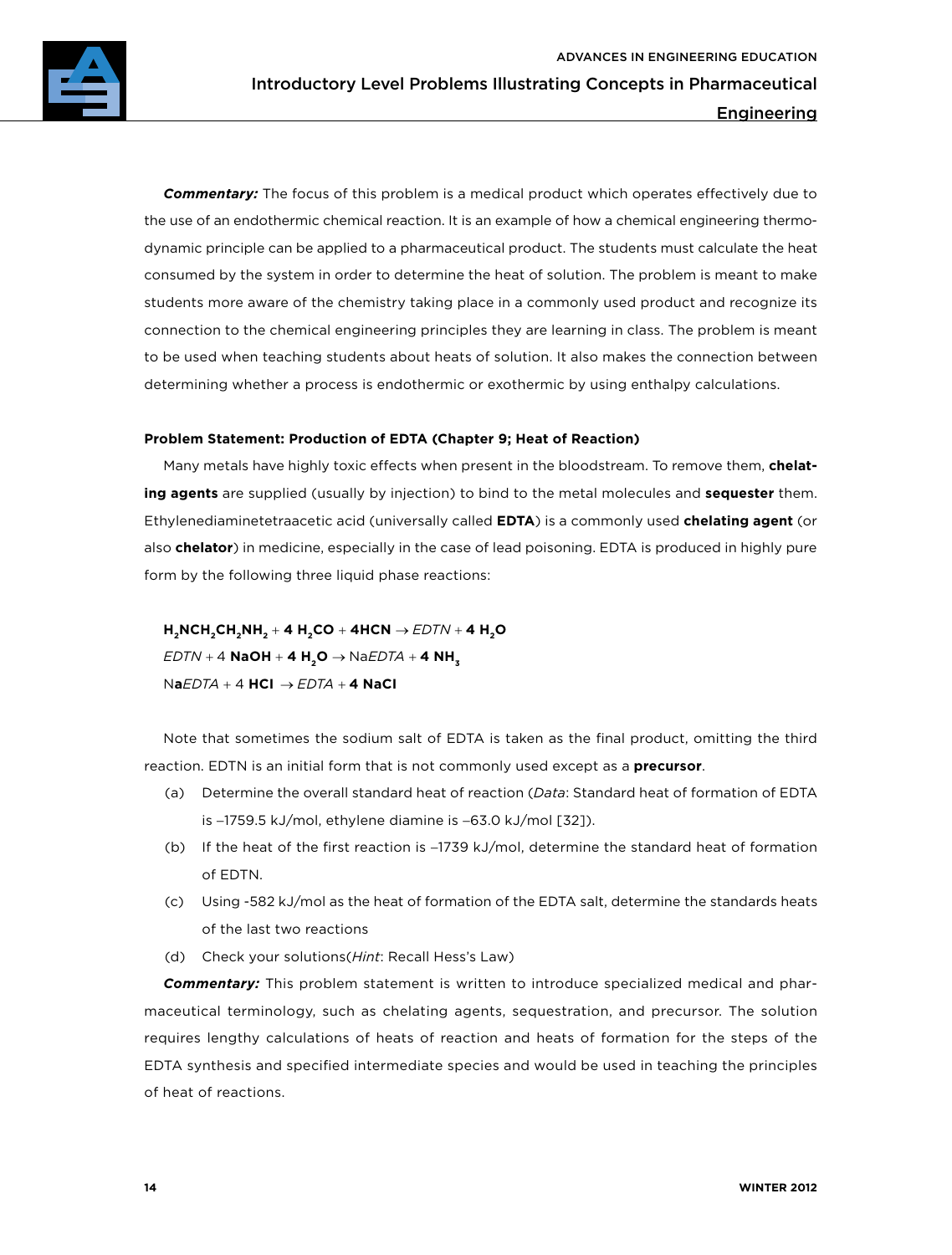

## **RESULTS**

The first draft of the problem sets was evaluated by small groups of students in parallel with the problem development. Feedback was provided to improve problems and correct mistakes in both the statement and solution. The problem sets were further reviewed by graduate students from one of the ERC research partner institutions to provide additional insight into their linkage to ERCrelated topic area or relevance to pharmaceutical engineering. After final editing by Rowan faculty, the problems were posted on PharmaHUB.

Problems from this set were then pilot tested in The Principles of Chemical Engineering I course at Rowan University, and preliminary assessment was conducted. Students were surveyed at the beginning and the end of the course to assess the impact of the problem sets on their general knowledge and awareness about topics related to pharmaceutical engineering. In addition, students were surveyed at the conclusion of the course to evaluate their knowledge of specific pharmaceutical engineering content.

The results of these evaluations have been organized into three graphs to show results of conceptoriented questions from the assessment instruments. Figure 2 provides results of questions related to drug terminology and formulation. The graph shows responses (percent correct based on a student population of 32) for representative concept questions. The majority of students understand the basic pharmaceutical terminology and formulation. As an example, the question listed "function of binder" was worded as:

A binder is:

- a) Equipment to make pills stick together
- b) A substance to make components of a drug formulation adhere to each other
- c) An device to keep two pieces of equipment attached to each other
- d) A substance to ensure the drug is used correctly in the body

The question, "calculation of dosage amount," relates to their knowledge on the relative concentration of API in a formulation, requiring a simple mass balance. The question that got the lowest score, "unit of measure for pharmaceutical engineers" was a multiple-answer-multiple-choice question, so we chose to report only those students who answered with all three of the correct responses. 100% of the students were able to provide at least one correct response and 87.5% were able to identify at least two correct answers.

Figure 3 shows the responses to questions related to drug manufacture and delivery. For example the wording of the question, "role of tablet press" was:

The purpose of a tablet press in drug manufacture is to

a) Fill the bottle with a specific number of pills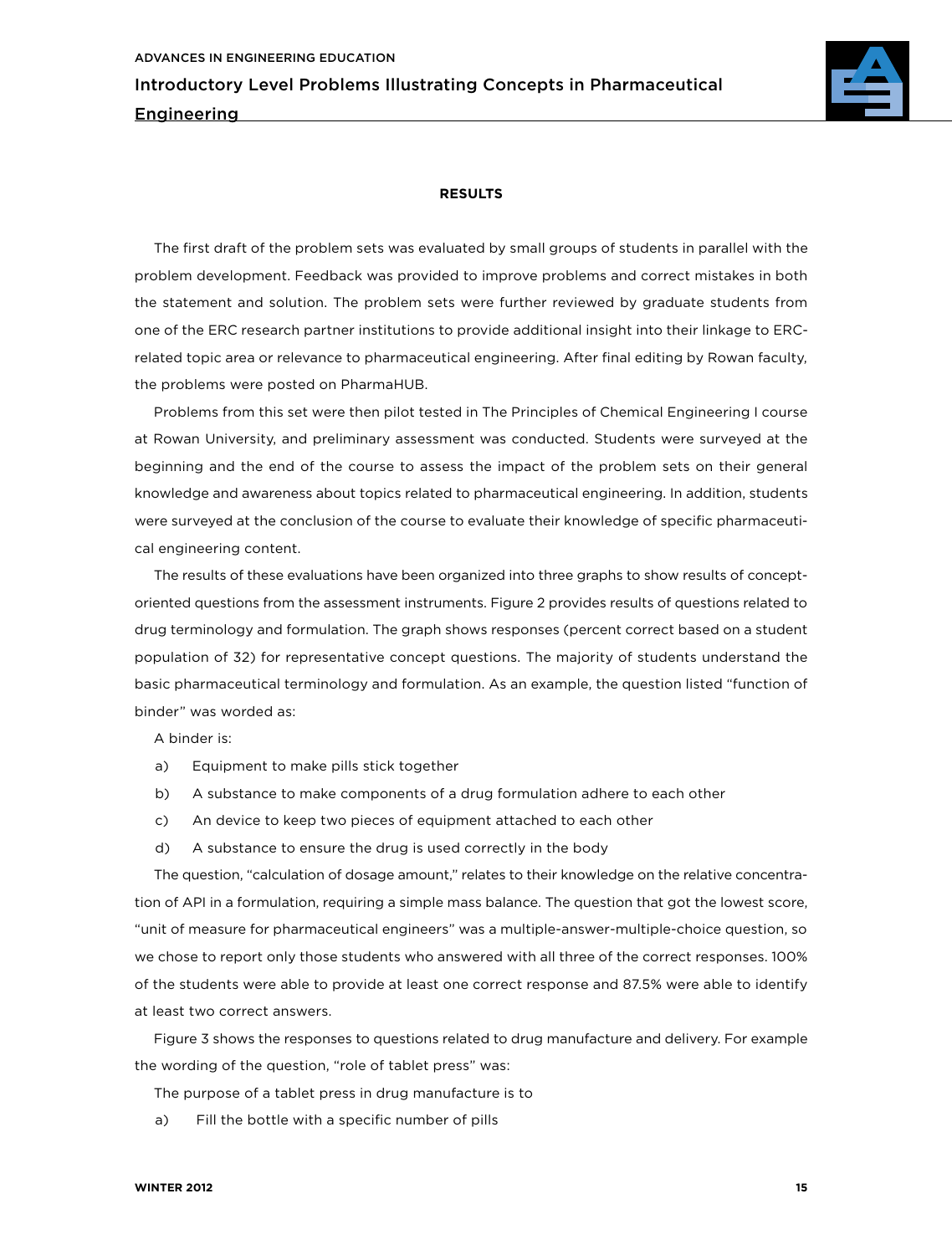

Engineering



- b) Compress powders into a specific size and shape
- c) Change the P-V-T relationship of a drug compound
- d) Remove moisture from a drug powder

The assessment also shows good uptake of knowledge about pharmaceutical manufacturing and drug delivery. Students demonstrated excellent mastery of these concepts, ranging from 81% correct responses to 100% correct responses. While students were most challenged by the question related to propellants used in inhaled drug delivery devices, other questions related to methods of drug delivery and pharmaceutical manufacture showed very high percent of correct responses.

Figure 4 shows a comparison of survey results for general awareness and knowledge of pharmaceutical engineering topics before and after the problem sets. Before the problem sets, only 12.5% of the students demonstrated any knowledge of the role of a pharmaceutical engineer (although, interestingly, 50% of the students indicated an interest in a career as a pharmaceutical engineer). After the pharmaceutical problem sets, 93% of the students understood the role of a pharmaceutical engineer. For other topics such as the role of excipients, drug delivery methods, and pharmaceutical process equipment, students also showed significant increases in knowledge.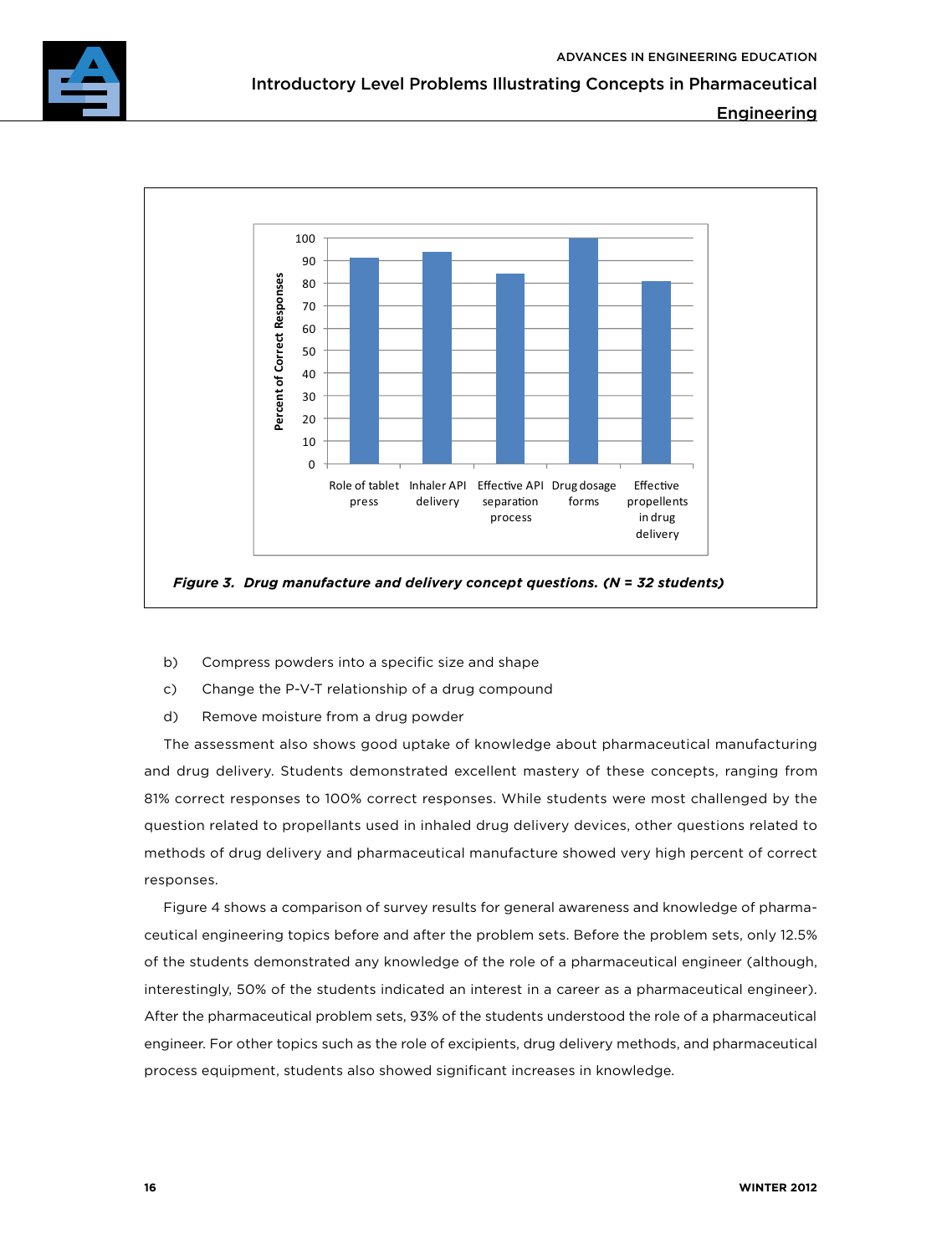



*excipients or pharmaceutical process equipment.*

## **CONCLUSION**

Pharmaceutical engineering problem sets developed are intended to be used in homework assignments or lecture examples in introductory material and energy balance chemical engineering courses. Each problem introduces topics related to pharmaceutical technology, and is related to a process, substance, unit operation, or term used in pharmaceutical engineering. All problems are based on technology in use or currently being developed for the pharmaceutical industry. The students learn the principles of chemical engineering such as mass and energy calculations within the context of solving pharmaceutical engineering problems. A detailed solution is provided with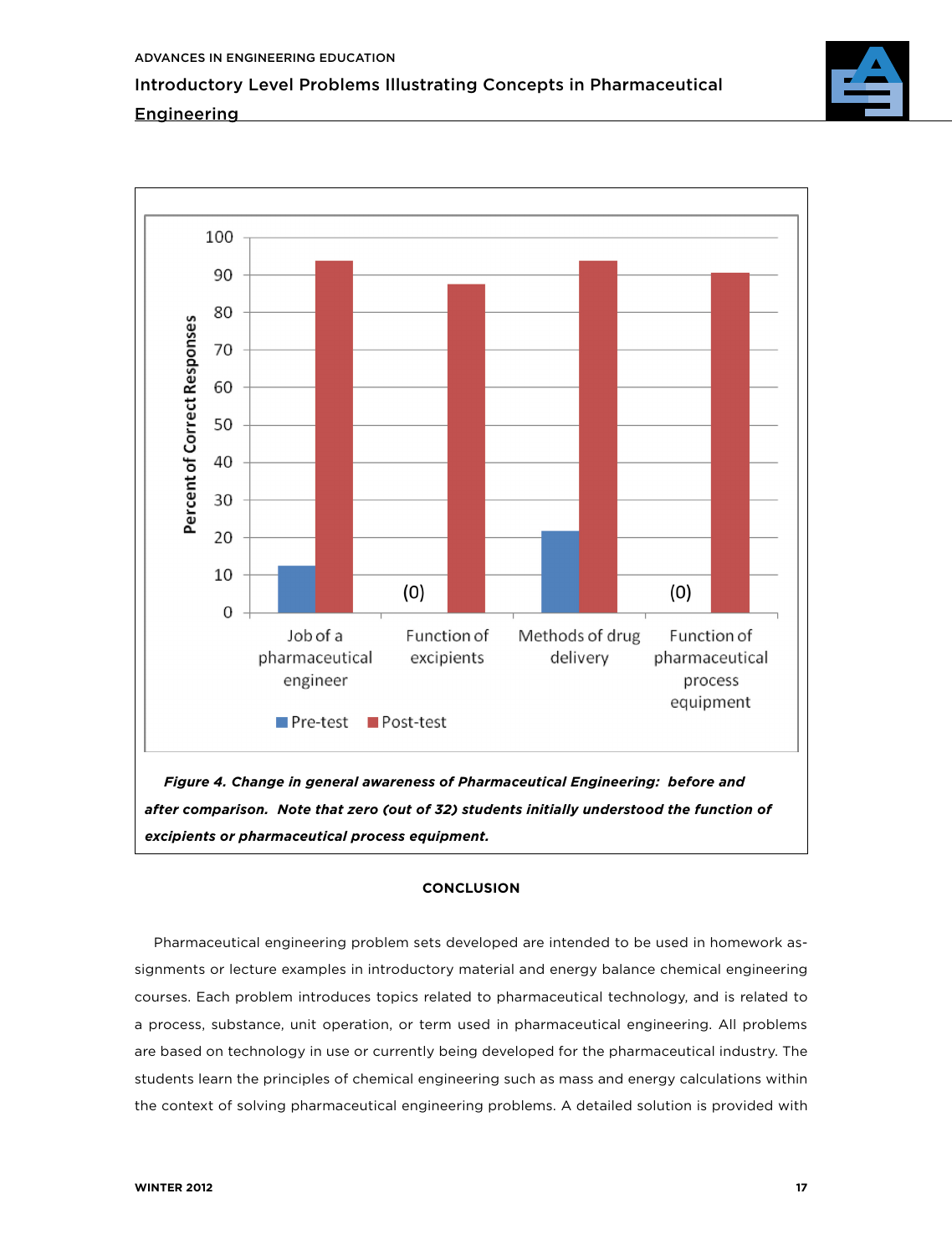each problem for the course instructor to explain how to solve the problem and the fundamental principles behind each problem. The solutions are written and formatted so that they can be given directly to the students without any additional instruction from the professor. The goal is for students to reinforce the theoretical material they are learning in class while being exposed to the concepts of pharmaceutical engineering. The problem sets were reviewed by graduate students at the ERC-host institution, Rutgers University, and feedback incorporated into refining the problems. The problem sets were pilot-tested in the Principles of Chemical Processes course at Rowan University. Students' knowledge of key pharmaceutical concepts before and after course integration was evaluated, and students demonstrated a significance increase in knowledge of pharmaceutical concepts. The problems are publicly available online to faculty through pharmaHUB.org [\(http://](http://pharmahub.org/resources/389) [pharmahub.org/resources/389\)](http://pharmahub.org/resources/389).

## **ACKNOWLEDGEMENTS**

This project is funded by a grant from the National Science Foundation, #ECC0540855. We gratefully acknowledge the feedback and support from faculty and students at Rutgers University on this project. We acknowledge the following Rowan students who contributed problems to this educational module: Muhammad Iftikhar, Pavlo Kostetskyy, and Kaitlyn Zienowicz.

## **REFERENCES**

[1] Engineering Deans' Council and the Corporate Roundtable of the American Society for Engineering Education. "Engineering Education for a Changing World," American Society of Engineering Education, October 1994, 3–31.

[2] Shaeiwitz, J. A., and Turton, R. "Design Projects of the Future." Chemical Engineering Education 40 (2) (2006): 88–95.

[3] Halford. B. "A New Kind of Engineer." ASEE Prism 13 (7)(March 2004): 24–30.

[4] D'Aquino, R. "Are Graduating Chemical Engineers Prepared for the Workplace?." Chemical Engineering Progress 101(3)(March 2005): 6–8.

[5] Chin, K. "The Changing Face of Chemical Engineering." Chemical Engineering Progress. 100(4) (April 2004):5.

[6] PharmaHUB [online]. [cited 21 Feb. 2010]. Available from: <http://pharmahub.org/>

[7] Savelski, M.J., Slater, C.S., Del Vecchio, C.A., Kosteleski, A.J., Wilson S.A., "Development of Problem Sets for K-12 and Engineering on Pharmaceutical Particulate Systems," Chemical Engineering Education, 44 (Winter 2010) 50–57.

[8] Felder, R. M., and Rousseau, R. W. Elementary Principles of Chemical Processes, 3rd ed. (Hoboken: Wiley, 2005). [9] Pedersen, H., "Pharmaceutical Bulk Drug Production," PharmaHUB, [Online]. 2009 [cited 19 May 2010]. Available from <http://pharmahub.org/resources/286>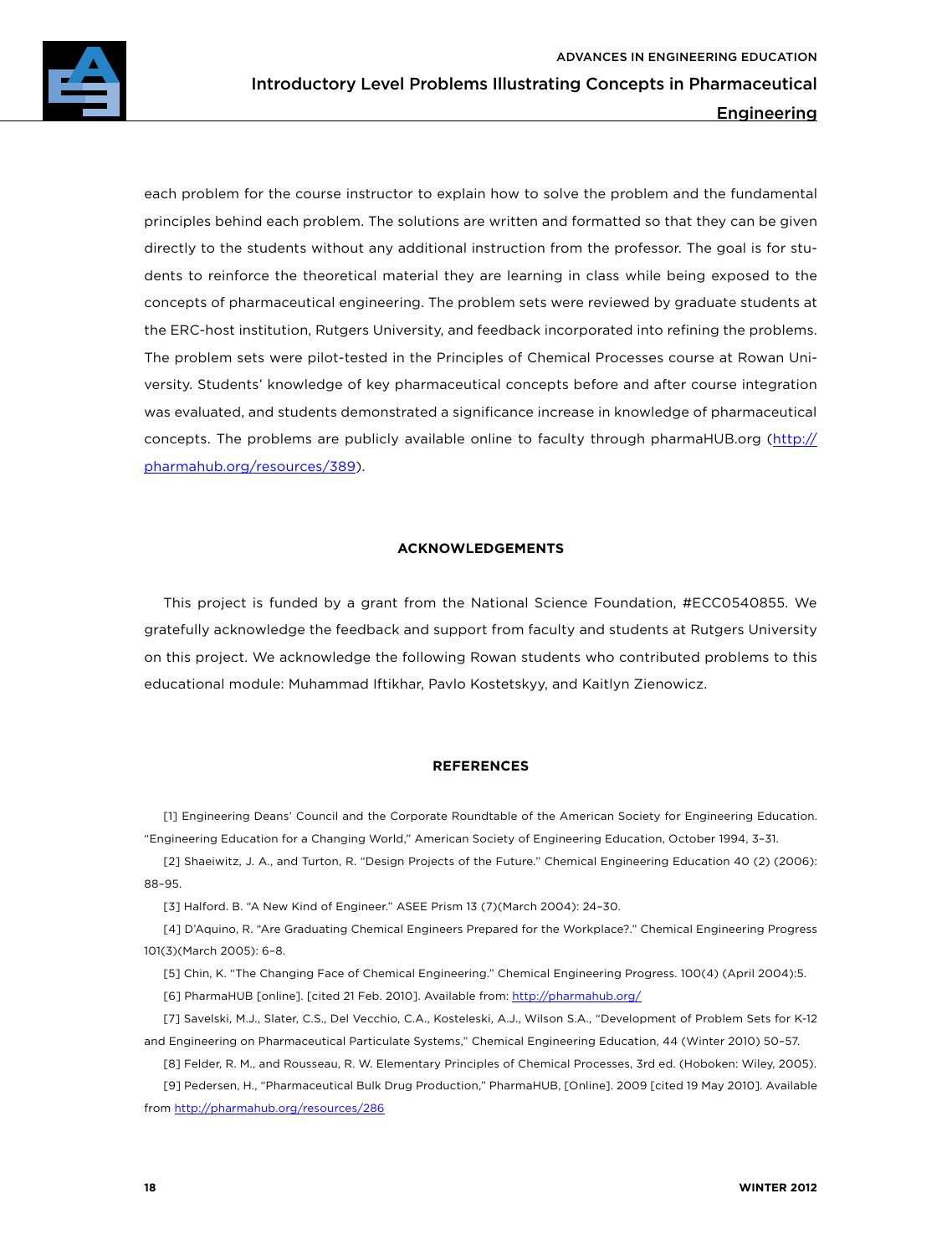

[10] Slater, C. S., Hesketh, R. P., Fichana, D., Henry, J., Flynn, A. M., and Abraham, M. "Expanding the Frontiers for Chemical Engineers in Green Engineering Education." International Journal of Engineering Education 23(2) (Winter 2007): 309–324.

[11] Slater, C. S., and Hesketh, R. P. "Incorporating Green Engineering Into a Material and Energy Balance Course." Chemical Engineering Eduation 38(1) (Winter 2004):48–53.

[12] Sinko, P. J. Martin's Physical Pharmacy and Pharmaceutical Sciences, 5th ed. (Philadelphia: Lippincott Williams & Wilkins, 2005).

[13] Allen, L. V., Popovich, N., G., and Ansel, H. C. Ansel's Pharmaceutical Dosage Forms and Drug Delivery Systems, 8th ed. (Philadelphia: Lippincott, Williams & Wilkins, 2004).

[14] Niazi, S. K. Handbook of Pharmaceutical Manufacturing Formulations Compressed Solid Products, 2nd ed. Vol. 1 (Boca Raton: CRC Press, 2004).

[15] Niazi, S. K., Handbook of Pharmaceutical Manufacturing Formulations Compressed Solid Products, 2nd ed. vol. 5. (Boca Raton: CRC Press, 2004).

[16] C. H. Arnaud. (2007). Modernizing Chem Engineering. Chemical & Engineering News [Online]. pp. 42. Available: <http://pubs.acs.org/cen/education/85/8542education.html>.

[17] Dept. of Chemical and Materials Engineering, San Jose State University. BioEMB. [Online]. 2010 (Nov. 29), Available: <http://www.engr.sjsu.edu/~bioemb/>.

[18] Streveler, R., T. A. Litzinger, R.L. Miller, P.S. Steif, "Learning Conceptual Knowledge in the Engineering Sciences: Overview and Future Research Directions,"Journal of Engineering Education 97 (3) (July 2008): 279–294.

[19] R. M. Miller. (2008) Thermal and transport concept inventory (TTCI). [Online]. 2010 (Nov. 29), Available: [http://](http://thermalinventory.com/) [thermalinventory.com/](http://thermalinventory.com/) .

[20] Anonymous (2005), Green Engineering Website. [Online]. 2010 (Nov. 29), Available:<http://nebula.rowan.edu:82/>. [21] University of Colorado at Boulder, Innovative Teaching [online]. [cited January 2, 2011]. Available from [http://](http://www.colorado.edu/che/undergrad/innovative_teaching.html) [www.colorado.edu/che/undergrad/innovative\\_teaching.html](http://www.colorado.edu/che/undergrad/innovative_teaching.html)

[22] R. J. Beichner, J. M. Saul, D. S. Abbott, J. J. Morse, D. L. Deardorff, R. J. Allain, S. W. Bonham, M. H. Dancy and J. S. Risley. (2007). "The student-centered activities for large enrollment undergraduate programs (SCALE-UP) project," in Research-Based Reform of University Physics, E. F. Redish and P. J. Cooney, Eds. [Online]. Available: [http://www.com](http://www.compadre.org/PER/items/detail.cfm?ID=4517)[padre.org/PER/items/detail.cfm?ID=4517.](http://www.compadre.org/PER/items/detail.cfm?ID=4517)

[23] "Medicine: Fatal Remedy." TIME [Online]. Nov. 1937 [cited May 7, 2010]. Available from [http://www.time.com/](http://www.time.com/time/magazine/article/0,9171,882914,00.html) [time/magazine/article/0,9171,882914,00.html](http://www.time.com/time/magazine/article/0,9171,882914,00.html)

[24] Ballentine, C. "Sulfanilamide Disaster." Food and Drug Administration, FDA Consumer Magazine [Online]. June 1981 [cited 5 May 2010]. Available from [http://www.fda.gov/AboutFDA/WhatWeDo/History/ProductRegulation/Sulfa](http://www.fda.gov/AboutFDA/WhatWeDo/History/ProductRegulation/SulfanilamideDisaster/default.htm)[nilamideDisaster/default.htm](http://www.fda.gov/AboutFDA/WhatWeDo/History/ProductRegulation/SulfanilamideDisaster/default.htm)

[25] "Metoclopramide Information from Drugs.com." [Online]. [cited 9 December, 2009]. Available from [http://www.](http://www.drugs.com/metoclopramide.html) [drugs.com/metoclopramide.html](http://www.drugs.com/metoclopramide.html)

[26] Coasty Resource Canada—Industrial Solution for raw materials. "Bisabolol—natural alpha bisabolol." [Online]. [cited 7 February, 2010]. Available from <http://www.coasty.com/others/Bisabolol.html>

[27] BASF, Pharma Solutions Cremaphor RH 40. BASF, 2007.

[28] Thomas, R. W., Weaver, J. M., and Sapone, M., "Oral Mouthwash Containing Zinc and Glycine." U. S. Patent 4,339,432, 13 July, 1982.

[29] Alka-Seltzer®, "Alka-Seltzer® Original," Bayer HealthCare. [Online]. [cited 15 February 2010]. Available from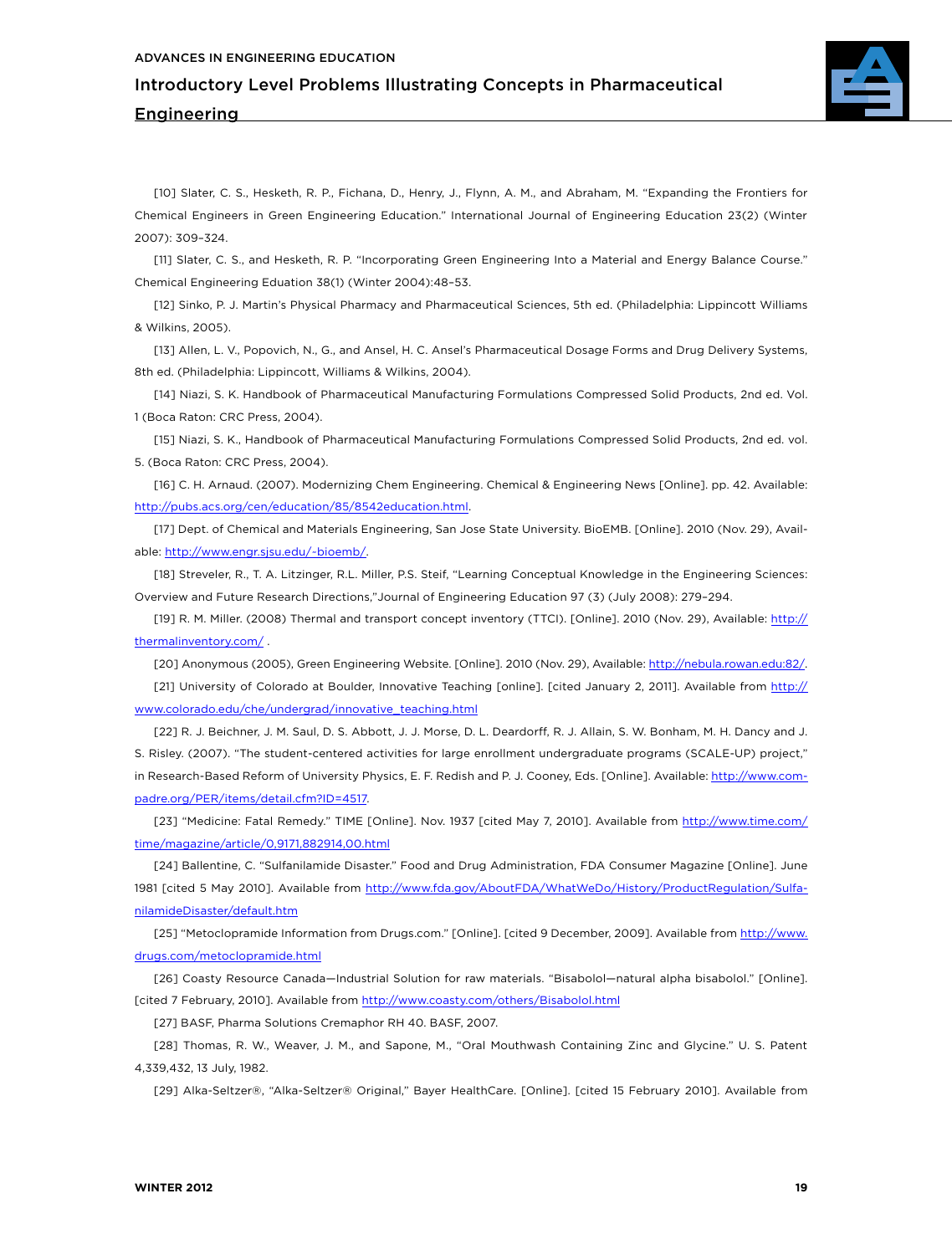

#### [http://alkaseltzer.com/as/as\\_original.html](http://alkaseltzer.com/as/as_original.html)

[30] Applications Team, "Room air change rates," Applications Team. [Online]. [cited 7 May 2010]. Available from <http://ateam.lbl.gov/Design-Guide/DGHtm/roomairchangerates.htm>

[31] Akamatsu, K., Kaneko, D., Sugawara, T., Kikuchi, R., and Nakao, S., "Three Preparation Methods for Monodispersed Chitosan Microspheres Using the Shirasu Porous Glass Membrane Emulsification Technique and Mechanisms of Microsphere Formation," Industrial and Engineering Chemistry Research 49( 7) (March 2010): 3236–3241.

[32] CRC Press, CRC Handbook of Chemistry and Physics: A Ready-Reference Book of Chemical and Physical Data, 90th ed. Lide, D. R., Ed. (Boca Raton: CRC Press, 2004).

## **AUTHORS**



**Keith McIver** is a graduate student in Engineering at Rowan University. He completed his Bachelor's degree in Chemical Engineering from Rowan University in May, 2010.



**Kathryn Whitaker** is a graduate student in Chemical Engineering at the University of Delaware. She earned her Bachelor's degree in Chemical Engineering from Rowan University in May, 2010.

**Vladimir De Delva** received his Bachelor's degree in Chemical Engineering from Rowan University in May, 2011.



**Stephanie Farrell** is an associate professor of Chemical Engineering at Rowan University. Prior to joining Rowan in 1998, she was a faculty member in Chemical Engineering at Louisiana Tech University. Her educational efforts currently focus on the development of innovative laboratory and classroom materials for pharmaceutical and biomedical systems. Stephanie received her Ph.D. in Chemical Engineering from New Jersey Institute of Technology. She also holds B.S. and M.S. Degrees from the University of Pennsylvania and Stevens Institute of Technology.